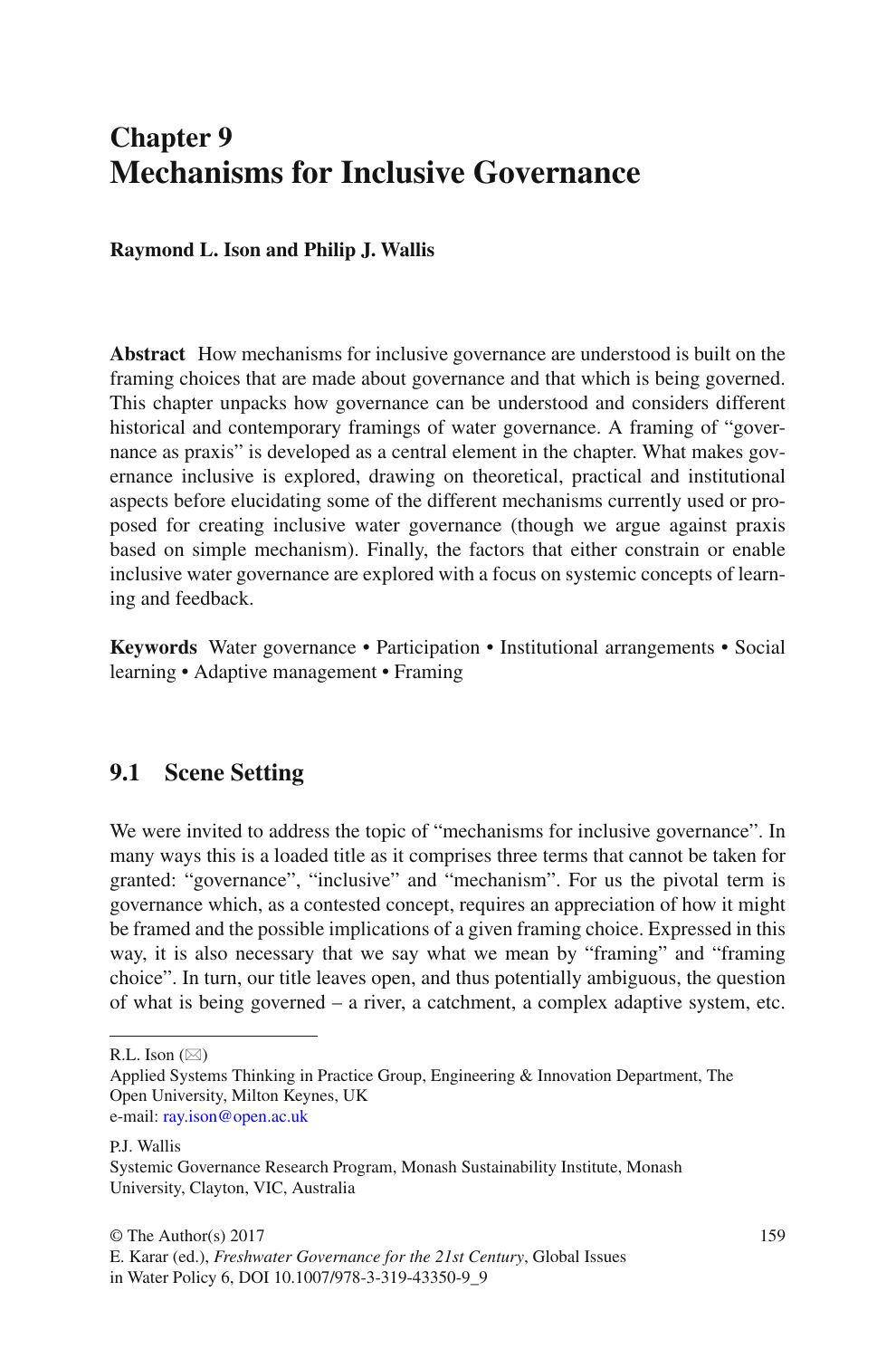<span id="page-1-0"></span>

**Fig. 9.1** A concept, theory, institution (e.g. policy, regulation, etc.) and a codified practice (e.g. EIA, environmental impact assessment) can be understood as a social technology that acts systemically in relation to practice and human purpose just like a hammer (Source: Ison 2010)

Resolution of this question involves a second set of framing choices. The question of inclusivity can only be addressed conceptually once the former issues are resolved. Questions of how framing happens at the start of any activity and who is involved are suffused with power with both practical and theoretical implications.

 In making our claims, we appreciate that there are multiple pathways to inclusivity in a given context and no blueprint or panacea; what is or is not inclusive will be open to interpretation and contextual design. The term "mechanism" has been the subject of intense critique in science studies and certainly cannot be used nonreflexively. It would be unfortunate, for example, if policy-makers and practitioners in water governance felt that they could do their job by selecting elements (e.g. tools, techniques, methods) to combine in simple, mechanistic ways. Our antidote to the trap of mechanism is to recognise that every concept, theory, tool, technique or method always has a user and that this use always happens within a context and for a human set purpose (Fig. 9.1 ). It is the relational dynamic depicted in Fig. 9.1 that constitutes what we will call a practice performance, though this is a very basic form – usually it is far more complex with multiple actors, tools, techniques, theories, etc. When the performance involves the conscious but practical use of theory, we call that praxis.

The next part of our chapter, Sect. [9.2](#page-2-0), addresses framing, explores how governance can be understood and considers different framings of water governance, in particular how these "framings" have developed over time and can be shaped, or transformed, through practical, inclusive, processes. The section also puts forward the framing of "governance as praxis" for discussion throughout the chapter. Section [9.3](#page-8-0) addresses what makes governance inclusive, drawing on theoretical, practical and institutional aspects. In Sect [9.4 ,](#page-11-0) we deal with some of the different mechanisms currently used or proposed for creating inclusive water governance. Finally, in Sect. [9.5](#page-15-0) , the factors that either constrain or enable inclusive water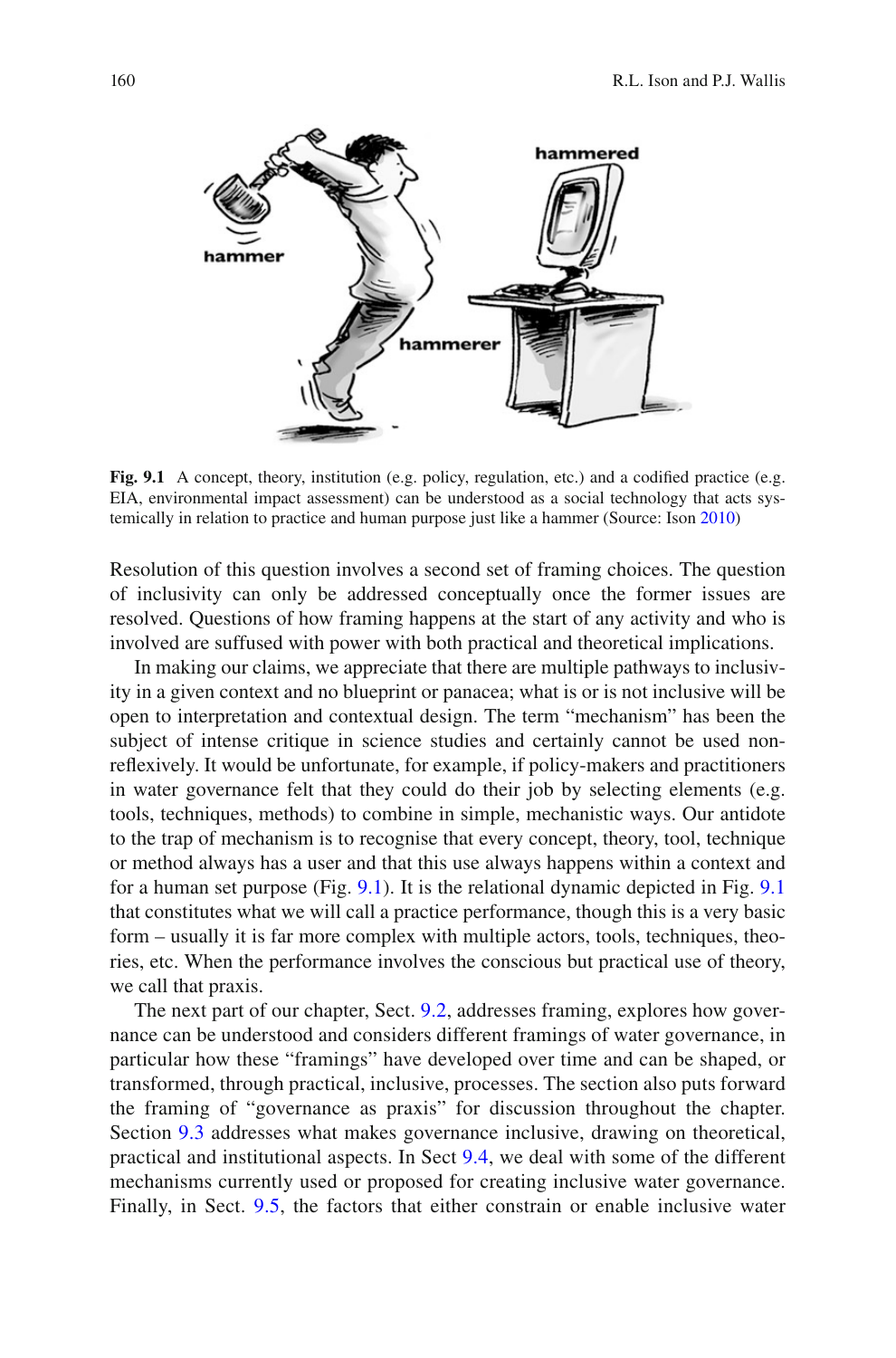<span id="page-2-0"></span>governance are explored with a focus on the constraints to, or opportunities for, systemic water governance.

#### **9.2 Framing Choices**

 A frame is the context through which a person interprets the world, also known as his or her perception, perspective, worldview, mental model, script or schema (Schön and Rein [1994](#page-25-0); Isendahl et al. [2009](#page-23-0); Dewulf et al. 2009).

#### *9.2.1 Why Start with Framing?*

 It is generally not appreciated that there are choices that can, and need to, be made as any practitioner engages with a situation of concern. Failure to recognise agency in framing one's practice and the situation of concern leads to loss of transparency, inefficiencies and, too often, conflict, e.g. competing frames arise around contested topics and concepts, such as social-ecological systems, or resilience (McEvoy et al. 2013). Both governance, as a practice, and choices over that which is governed exemplify this conundrum. Power over others is manifest when one group or set of interests control how a concept (e.g. social ecological system), issue or problem is framed to the detriment of other stakeholders.

 Framing failure occurs when policy-makers and researchers fail to recognise that they have agency, and thus choices, about how to frame situations of concern; inclusive framing failure happens when those responsible for a policy, or other forms of purposeful action, fail to appreciate that inclusivity begins with opening up opportunities for diverse stakeholders, holding multiple perspectives, to be involved in making framing decisions, e.g. is a catchment framed as a hydrological system, an ecological system, a social-ecological system, etc. It is because of the practical and ethical implications of framing choices that we want to make our own choices in writing this chapter as transparent as we can.

 At its most basic, governance can be understood as an abstract and descriptive concept or alternatively, in its verb form, "governing" as a form of practice that has to be carried out in unique ways in multiple contexts and at multiple scales, e.g. across and between national, regional and local levels (Wallis and Ison [2011a](#page-25-0), [b](#page-26-0)). In recent history, the framing of rivers and/or catchments (terms which are framing choices in themselves) has been largely the province of hydrologists, engineers, physical geographers and, more recently, ecologists (Molle [2009](#page-24-0) ). These are the framing choices on which integrated water resource management (IWRM) has been largely built. Too often these choices have had the consequence of restricting conceptually and practically, in governance terms, water to the river channel (e.g. through focusing on water quality and biodiversity). For example, historical framing choices currently constrain the activities of the English Environment Agency as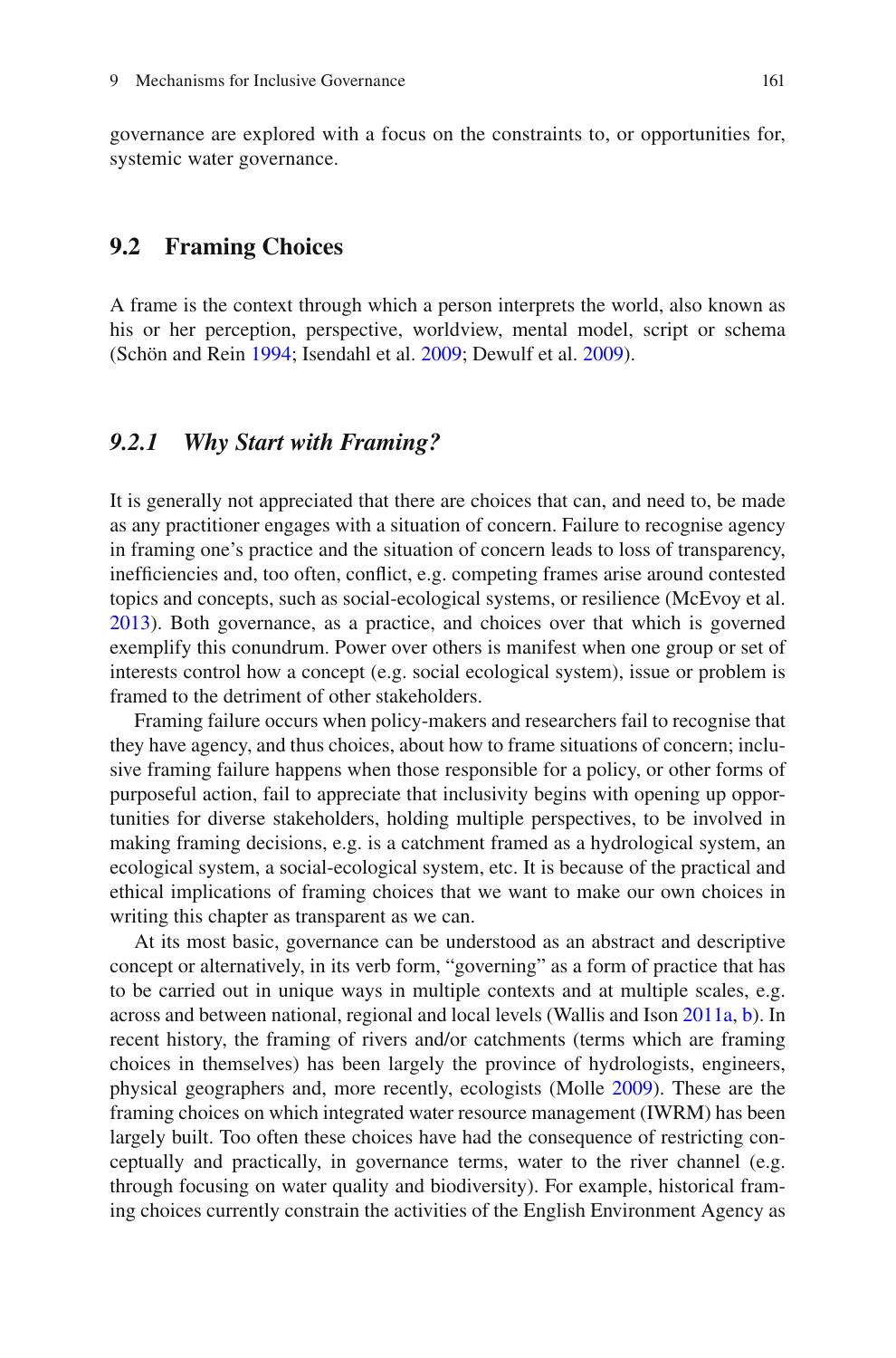it grapples with implementation of a new catchment-based approach because it is administratively not able to deal with water in the landscape (the province of another government body). Most significantly though, past framing has failed to account for the social in relation to the biophysical and, where present, treating it as an add-on rather than integral to the question of what has to be governed (Ison et al. 2007).

Framing failure is often a precursor to maladaptive responses (practices, policies, investments – see Barnett and O'Neill [2010](#page-22-0) ) because "frames" are used by humans to negotiate the complexity of the world they experience by determining what requires attention and what can be ignored. Any framing choice brings with it systemic consequences; they shape practice and create pathway dependencies. As Lakoff  $(2010:71-72)$  notes:

 All thinking and talking involves 'framing.' And since frames come in systems, a single word typically activates not only its defining frame, but also much of the system its defining frame is in. Moreover, many frame-circuits have direct connections to the emotional regions of the brain. Emotions are an inescapable part of normal thought. Indeed, you cannot be rational without emotions.

 Lakoff's claims are insightful as they draw attention to the systemic consequences of framing choices including the effects both cognitively and physiologically on the user of a framing choice – which includes both speaker/writer and listener/reader. In other words, it is not possible to avoid the situated and embodied nature of our engagement with the world, for which we each must take responsibility (Ison  $2010$ ). Ison et al.  $(2015b)$  demonstrate how metaphor theory could be used in practical ways to enhance inclusivity in framing choices; failure to unpack framing assumptions when working collaboratively can undermine governance effectiveness. Of course this also includes how governance or governing is framed.

#### *9.2.2 Framing Governance*

 In the title of his paper "the new governance: governing without government", Rhodes (1996: 652) makes the first major distinction we wish to reinforce, i.e. governance is not the same as government. Rhodes ( [1996 :](#page-25-0) 652–3) points out that "governance signifies a change in the meaning of government, referring to a new process of governing; or a changed condition of ordered rule; or the new method by which society is governed". He goes on to outline six different uses of governance: "(i) as the minimal state; (ii) as corporate governance; (iii) as the new public management; (iv) as "good governance"; (v) as a socio-cybernetic system; and (vi) as selforganizing networks". These categories are clearly not mutually exclusive.

Rhodes' (1996) categories, and those of other authors like Steurer (2013), could be used to create a typology of governance. However, we are wary of typologies that become reified as classificatory schemas (Ison 2010), instead favouring inquiry into the concept of governance (and other concepts) that reveals (i) the epistemological commitments that are being put to use when a concept is used (e.g. see Ison et al. [2013a](#page-23-0) for a discussion on the concept of social learning) and (ii) the elements of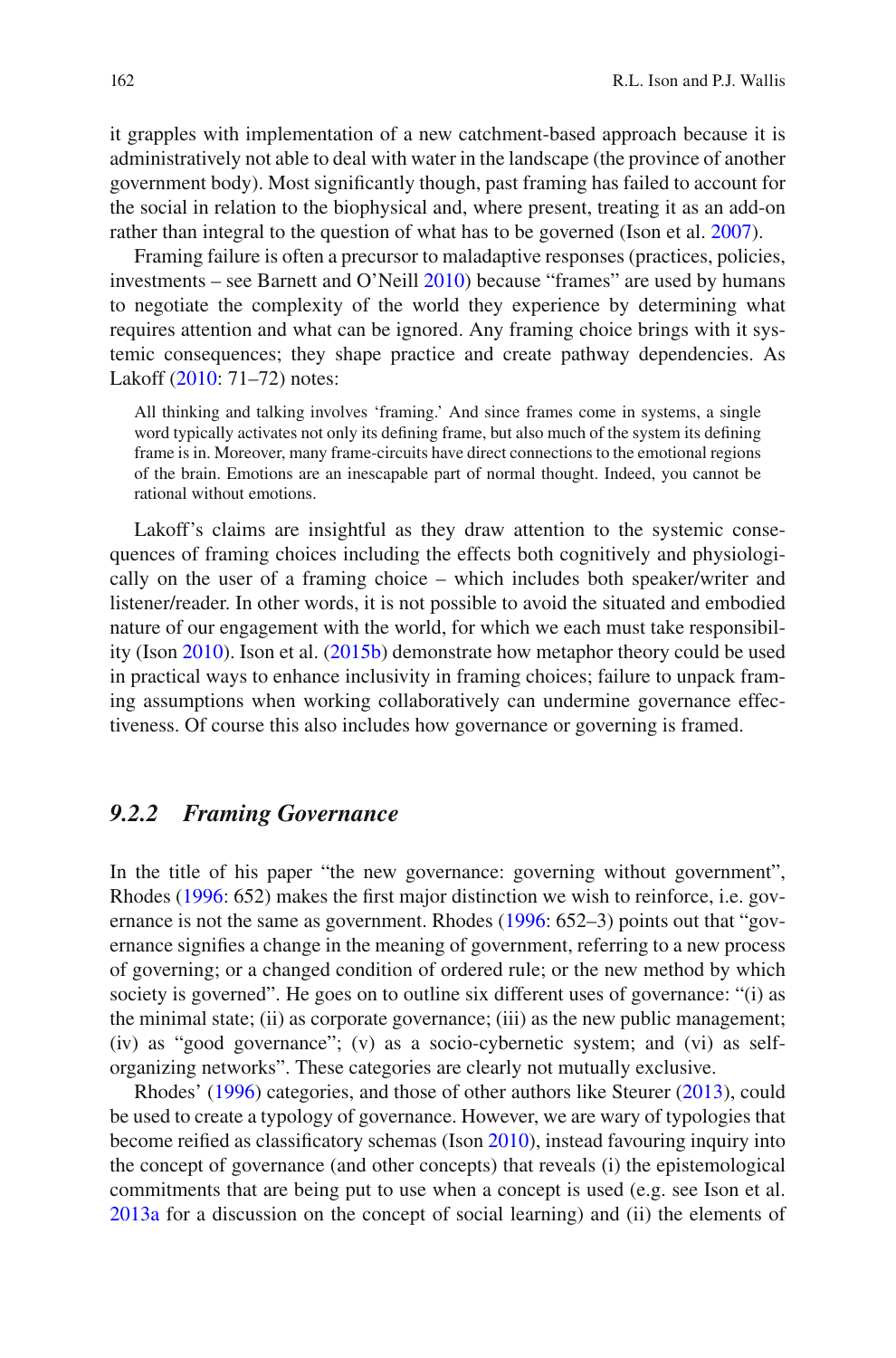praxis, or enactment of governance (a governance/governing performance) and where praxis is understood as context-sensitive, theory-informed practical action (Ison et al. [2014a](#page-24-0)). Such an inquiry may reveal praxis features in all or none of Rhodes' six categories which could then be used to inform innovations in practice in contextual and purposeful ways. In our experience, debates about the structures and definitions of categories do little to enhance praxis.

Many but not all authors recognise the historical links of the term "governance" to the act of steering; usually, it is claimed by state and non-state actors (e.g. Steurer [2013 :](#page-25-0) 388). However, not many authors make the connection between governance and the Greek word "kybernetes" (from which cybernetics is derived) meaning helmsperson or steersperson as in sailing a boat. Thus a governor can be understood to regulate a steam engine's function in response to feedback or a sailor may chart a course in response to the complex interdependencies that connect them, via feedback processes, with wind, current and human purpose. It follows that governance may be mechanistic in response to complicated situations or systemic in response to complex situations in the sense used by Snowden and Kurzl  $(2003)$  to differentiate between complicated and complex.

 The choice of a cyber-systemic lineage of framing governance issues which we adopt in this chapter is not new (e.g. Blunden and Dando  $1994$ ) but is possibly neglected or poorly articulated in recent governance discourse (e.g. Rhodes ibid). Within this framing, our central organising metaphor is of a helmsperson (sailor) steering, or charting, an ongoing viable course in response to feedback (from currents, wind, etc.) and in relation to a purpose that is negotiated and renegotiated within an unfolding context, i.e. in response to uncertainty (Cook and Yanow 1993; Ison [2010](#page-23-0)). It is in relation to questions of purpose and who participates in agreeing purpose that inclusivity becomes central, both practically and theoretically.

 Other dilemmas appear in the governance literature such as that articulated by Steurer (2013: 388), as "who steers and how". Whilst questions of "who" and "how" are vitally important, they must, in our view, be systemically related to questions of "what" and "why". Consistent with systems theory, we choose to understand why/ what/how as a nested hierarchy equating to supra-system/system/subsystem (Fig. [9.2](#page-5-0) ). "What" relates to a purposeful framing choice, e.g. a catchment understood as a hydrological system, a social-ecological system, a complex adaptive system, etc. – but it is important to understand that a system is not some pregiven entity, but a device that is created so as to learn about, or change, a situation of concern from a systemic perspective; "why" relates to the purpose of the system as understood by those who want to learn about or change the conceptualised system of interest. For a given "what", there are multiple "hows". Working in the Cooum River, Chennai, India, Bunch [\( 2003](#page-22-0) ) exemplifies how using soft systems methodology (SSM) these systemic concepts can be used with stakeholders to effect improvements.

 Conceptually "who" is in another domain – in some contexts "who" can equate to a "how" (e.g. by engaging stakeholders in a situation of concern), but within second-order cybernetic understandings (Ison [2010](#page-23-0)), the answer to "who" is present in every saying and doing; the "observer" is always present even if social practices,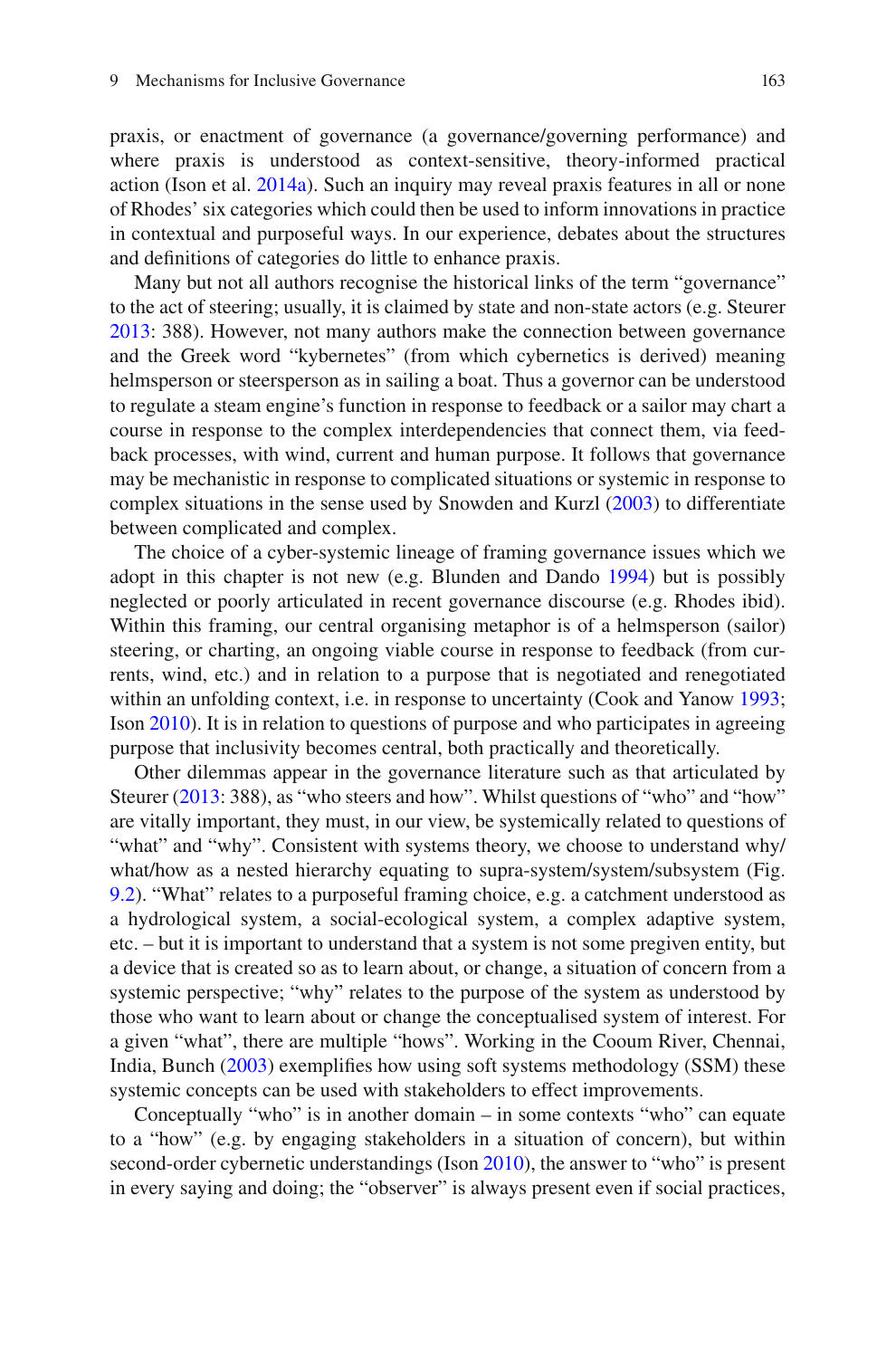<span id="page-5-0"></span>

 **Fig. 9.2** The systemic relationships between why, what and how as understood from a systems theoretical perspective – these are observer-dependent categories (Source: Adapted from Checkland and Poulter 2006)

particularly practices associated with doing science, abstract them away. In this regard, we as authors are present in what we say and acknowledge responsibility for our saying/writing. From this perspective, there is no external, objective, observer position, i.e. we are all situated in what we do when we do what we do. Our position has broader implications for understanding inclusivity which is not just a question of "who" but also "when", i.e. is consultation tokenistic after "what" and "why" have been decided, or do a full range of potential stakeholders participate in effecting "why" and "what" through active citizenship that develops eco-literacy and processes that deepen democracy? Put another way, inclusivity is creating the means for taking and enabling responsibility, including for one's own practice.

#### *9.2.3 Framing Practice*

 Figure [9.3](#page-6-0) is a heuristic developed to facilitate a conversation about what practitioners do when they engage in their practices, e.g. governing water catchments. It is important to understand this dynamic to begin to fully appreciate (i) how framing operates, (ii) the implications of particular framing choices, and (iii) how governance might be enacted in relation to chosen framings. The systemic implications for framing choices can be understood by exploring Fig. [9.3](#page-6-0) . If policy-makers (e.g. government agencies) and outsider researchers are understood as those on the left who bring their politics, theories of change and implicit and explicit theoretical and methodological understandings (e.g. disciplines) to the collaborative situation (programme, project, catchment management agency, water users association, etc.), they face local people (extant stakeholders or those whose stakes need to be built) who too have their politics, theories of change, etc. Then of course there are the differing cultural traditions of the researchers, administrators, local actors, etc.

 One pervasive and ultimately divisive division is that between biophysical and social research/researcher traditions (Ison et al. 2013c). Programmes, projects and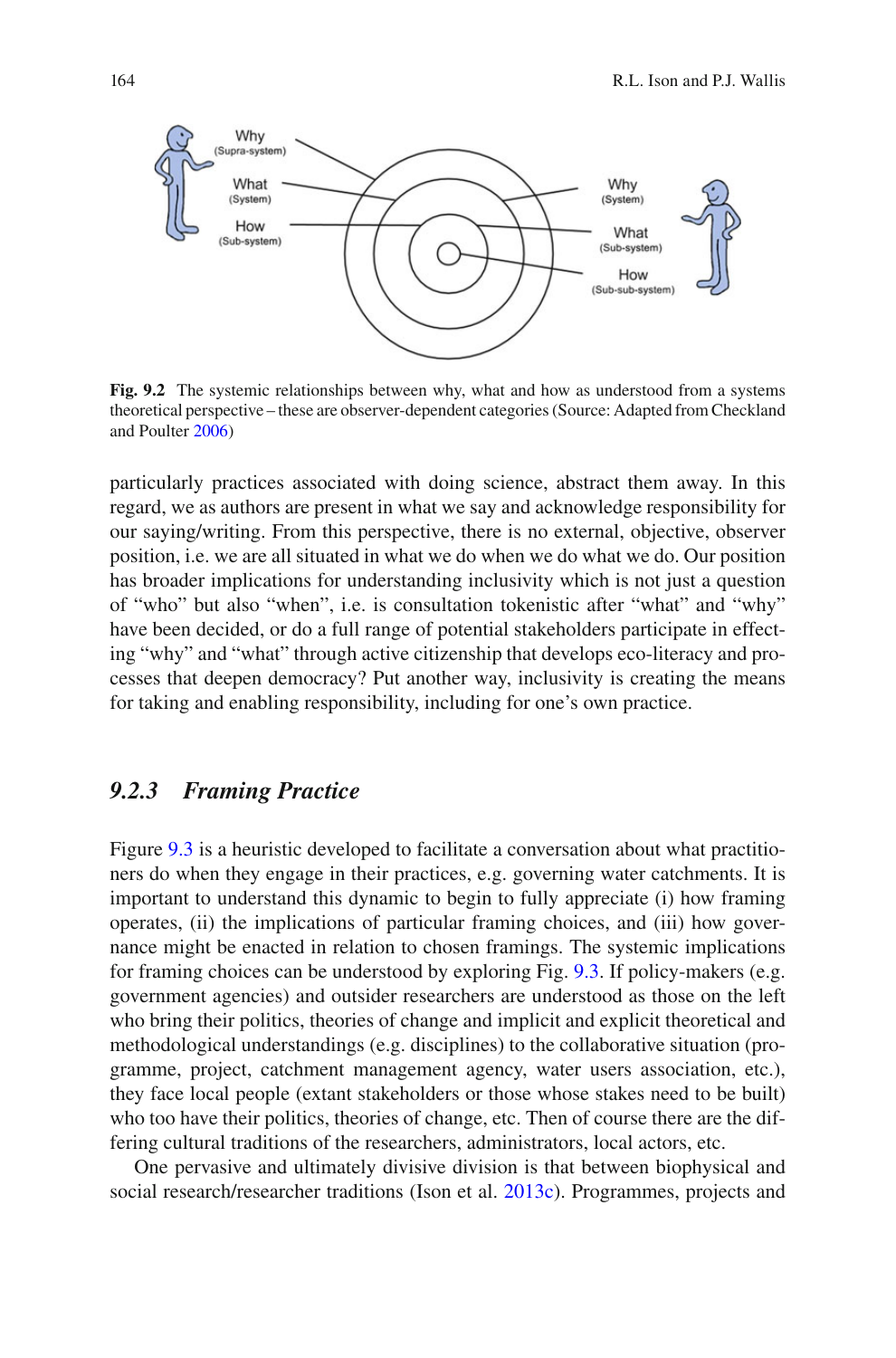<span id="page-6-0"></span>

 **Fig. 9.3** A Janus-like dynamic between water governance policy-makers and funders with catchment- based stakeholders – all actors with their own histories as practitioners (P), frameworks of ideas (F) and methods and methodologies (M) brought to bear on situation of concern (S), framed initially in different ways, from which data and information are captured (C) in some form (Source: Adapted from Ison et al. [2013d](#page-24-0))

 $NRM$  agencies – in fact any purposeful human action in the field of natural resource management (NRM) to succeed – must be capable of creating an effective performance (a relational dynamic) amongst these multiple actors just like the players in a new band or orchestra. Our framing rests on the acknowledgment of uncertainty and the realisation that it is the quality of the relationship between the social and the biophysical as revealed in different trajectories that now warrants attention.

 As a means to unpack this relational dynamic, we have invoked the Janus metaphor (Ison et al. 2014b). Janus was the Roman god of gates, doors, doorways, beginnings and endings. What the Romans realised in admitting Janus to their Pantheon of Gods was the eternal flow and connectedness that is central to our world – that for every outside there is an inside. Janus is an antidote to the trap of language and thinking that arises when we name, and think of, things in isolation from the pro-cesses of which they are a part (Koestler [1967](#page-24-0), 1978). In other words, when actions are isolated conceptually, practically and methodologically in a project situation (outside) from the same set of considerations in programme and project framing, design and conduct (inside), then systemic coherence can too easily be lost, e.g. whether the outside research team has the right mix of social and biophysical scientists and thus the requisite skills set that such mixes enable (Ison et al.  $2013c$ , 2014b). Systemic coherence between the outside of on-the-ground projects or agency operations and the inside of programme design and logic, what is increasingly referred to in the literature as the "programme theory of change", is we will argue a matter of achieving the systemic governance of a series of nested purposeful activities that could be framed as ongoing inquiries, as medium-term programmes or short-term projects. However, projects as an institutional form are no longer ade-quate for achieving effective, long-term systemic governance (Ison [2010](#page-23-0)).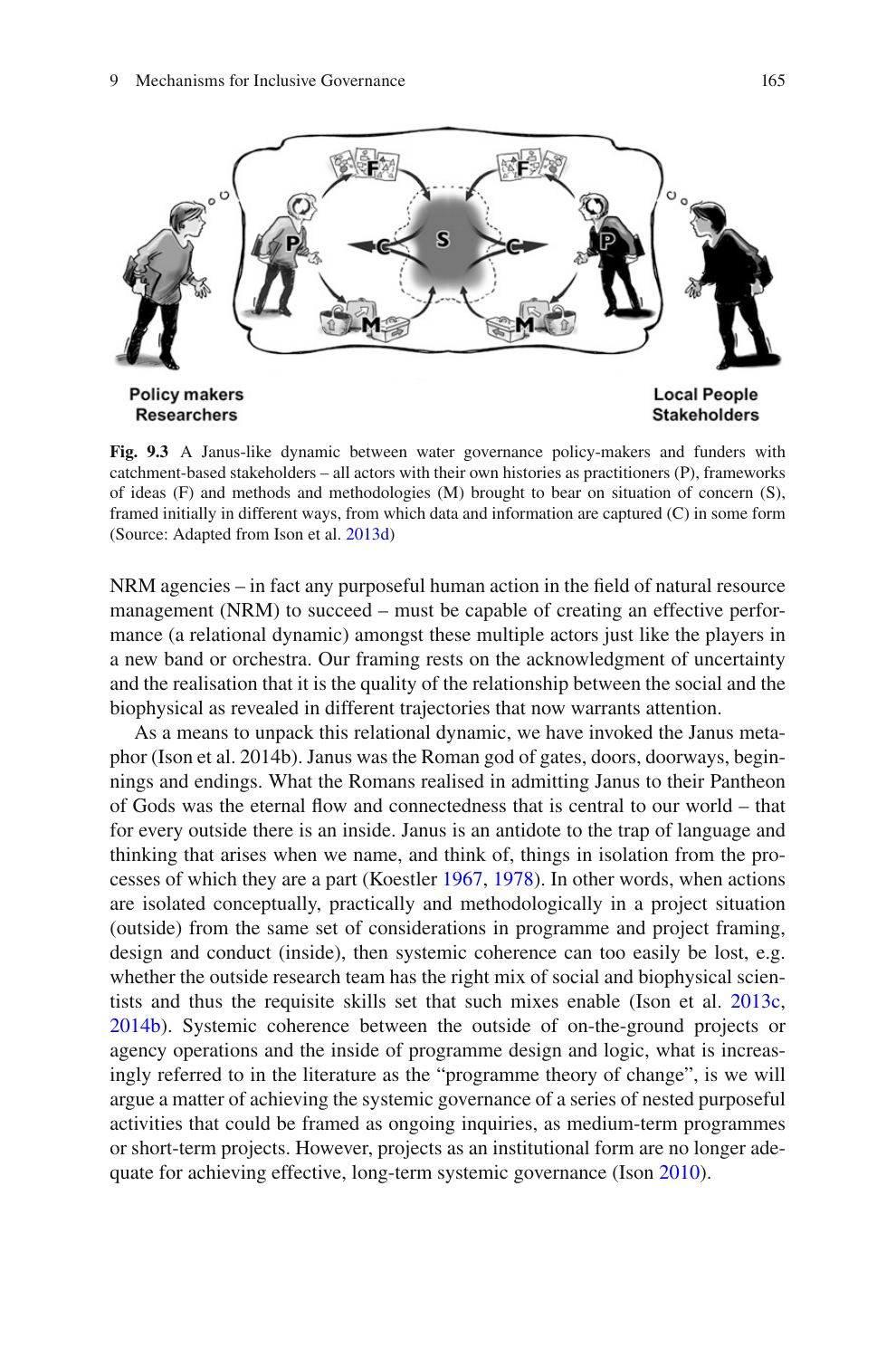#### *9.2.4 Governance as Praxis*

 Historically, and in some circles still, rivers and/or catchments have been framed as natural, biological, hydrological, ecological entities, sometimes "systems" (Molle 2009). However, there is a shift underway, driven in part by emergent understandings of the need for climate change adaptation. In the pre-Anthropocene era, many, if not most, of our institutions were built on a belief that there is a fixed form of knowledge around which a problem can be stabilised and regulations or other gov-ernance mechanisms formulated and applied as a fix (Ison et al. [2007](#page-23-0)). This is linked to the pervasiveness of evidence-based decision-making, especially within the medical sciences, and has been historically applied in many other fields, such as hydrology. In the water field, historically dominated by engineers and water technologists, Milly et al. (2008) outline how "stationarity", the idea that natural systems fluctuate within an unchanging envelope of variability, has become a foundational concept that permeates training and practice in water-resource engineering. However, in the context of climate change, they argue that "…stationarity is dead and should no longer serve as a central, default assumption in water-resource risk assessment and planning" (p. 573). They argue that "finding a suitable successor is crucial for human adaptation to changing climate" (p. 573). Lins and Cohn (2011: 476) put the situation this way:

 Instances where nonstationarities are fundamentally uncertain or chaotic pose a qualitatively different problem. With respect to climate, for example, it has been hypothesized that the addition of carbon dioxide to the atmosphere will alter the hydrologic cycle. Details of future change – magnitude, sign, timing, and location – are unknown, and possibly unknowable, even for large watersheds. Given such "information" what, if anything, should one do?

They go on to argue that:

based on the scientific uncertainties that exist with respect to climate change at practical, spatial, and temporal scales, and existing challenges …, we conclude that climate change is better understood as a cause for humility [rather than for physics] and caution, and that model-based scenarios of future climatic conditions are unlikely to make a quantitative contribution to our physical understanding.

Galloway (2011: 563) reports on a meeting of US water professionals which sought to address the "death of stationarity" and the implications for their praxis. He says: "Two decades ago they would simply have turned to the Interagency Advisory Committee on Water Data Bulletin 17B (1982) to produce an estimate of 100-year and other flood flows, knowing that stationarity permitted them to create a statistical estimate of their threats." This is a good example of climate change triggering awareness of the need for institutional transformation. Amongst their conclusions was that future "change will necessitate new approaches in planning", i.e. "(a) dynamic design – pick the plan that is effective in meeting multiple plausible futures and (b) [the] need [for] a new, multi-disciplinary attack on water resources planning and management – we need a new paradigm" (p.564). Galloway (ibid) notes, however, that there is conflict over future direction and that most hydrologists continue to use techniques that assume stationarity.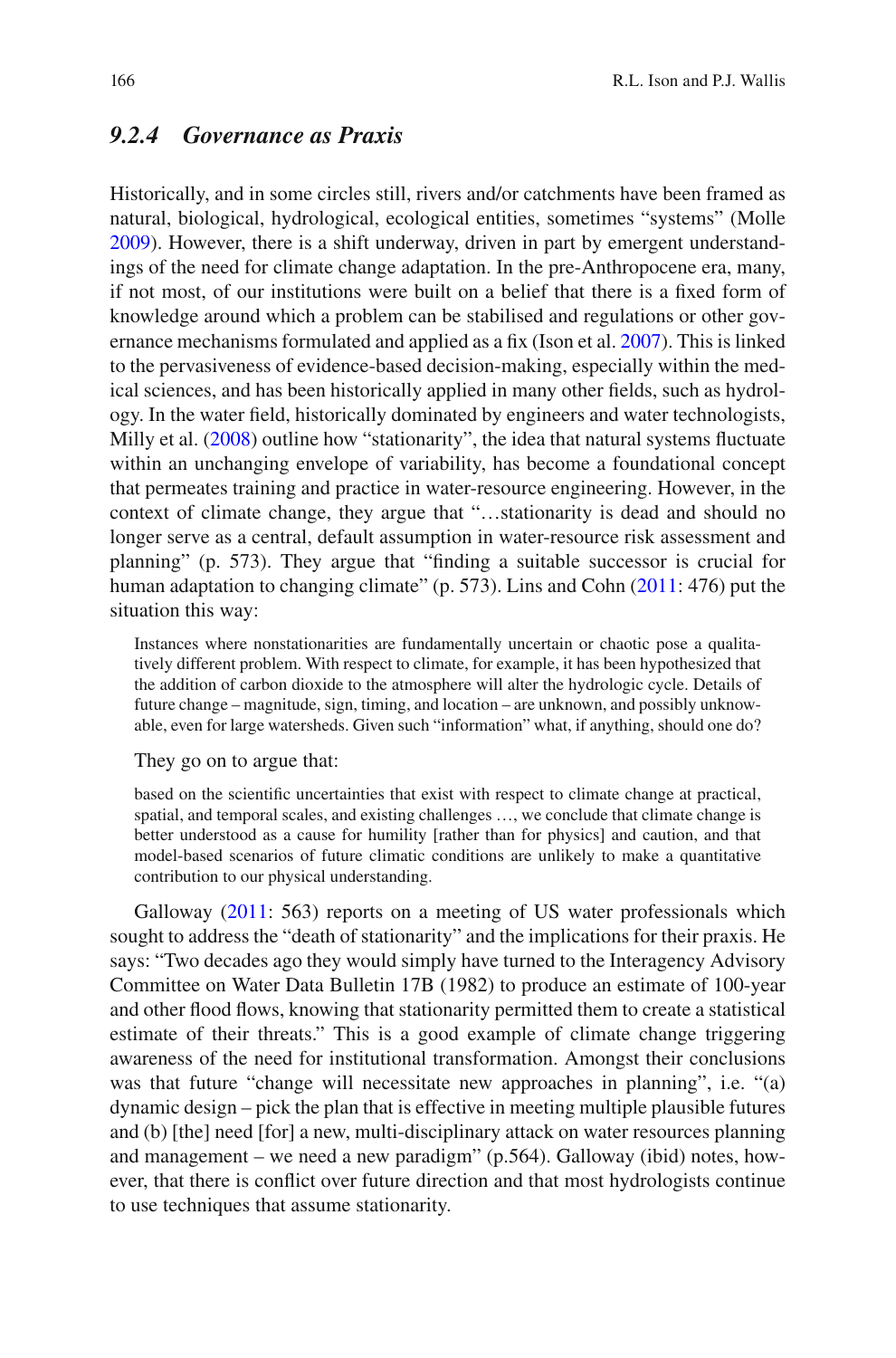<span id="page-8-0"></span>Performances and designs built on stationarity and fixed knowledge forms give rise to systematic (i.e. linear, step by step) practice rather than systemic practice that is relational, recursive and circular and characterised by feedback processes, learning and adaptation (Ison  $2010$ ). In other words, traditional framings used in water/ catchment governance are no longer adequate to our circumstances. As the commentators cited above argue, new understandings and practices (new paradigms) are needed. What a river/catchment is taken to be is undergoing a shift of historical proportions as exemplified in a move from the framings on which IWRM rests (see below) to the governance of a social-ecological system. The use of the concept "nexus" is a further shift in framing choice exemplified by Campbell  $(2014)$  when he spoke about "converging insecurities of food, water, energy and climate, and their implications for 21st Century farming systems".

 In our Systemic Governance Research Program (SGRP) and CADWAGO research (see<http://www.cadwago.net/>), we are exploring the implications of framing governance in terms of the theory-informed practices (praxis) that can give rise to effective performances amongst multiple stakeholders in contexts of uncertainty and surprise (Ison and Wallis [2011](#page-23-0); Ison et al. 2013b). A performance as in a good team, an orchestra, dance or play demands inclusion of the "right actors".

#### **9.3 What Makes Governance Inclusive?**

 This section addresses what makes governance inclusive, drawing on theoretical, practical and institutional aspects. To address the idea of inclusivity, we do not draw our boundary purely in the social domain but instead prefer a framing of a river/ catchment as a structurally coupled social-biophysical system (Fig. 9.4 ). Please note we are not claiming that catchments *are* these types of systems but that it makes sense to frame them as such whilst recognising that other framings may also



Fig. 9.4 A metaphor for a mutually influencing, structurally coupled, social-biophysical system. The bubble constitutes the human social system; in the image on the right, the arrows represent processes and institutions invented by humans that mediate the relationship, over time, of a social and biophysical system (Source: Adapted from Ison 2010)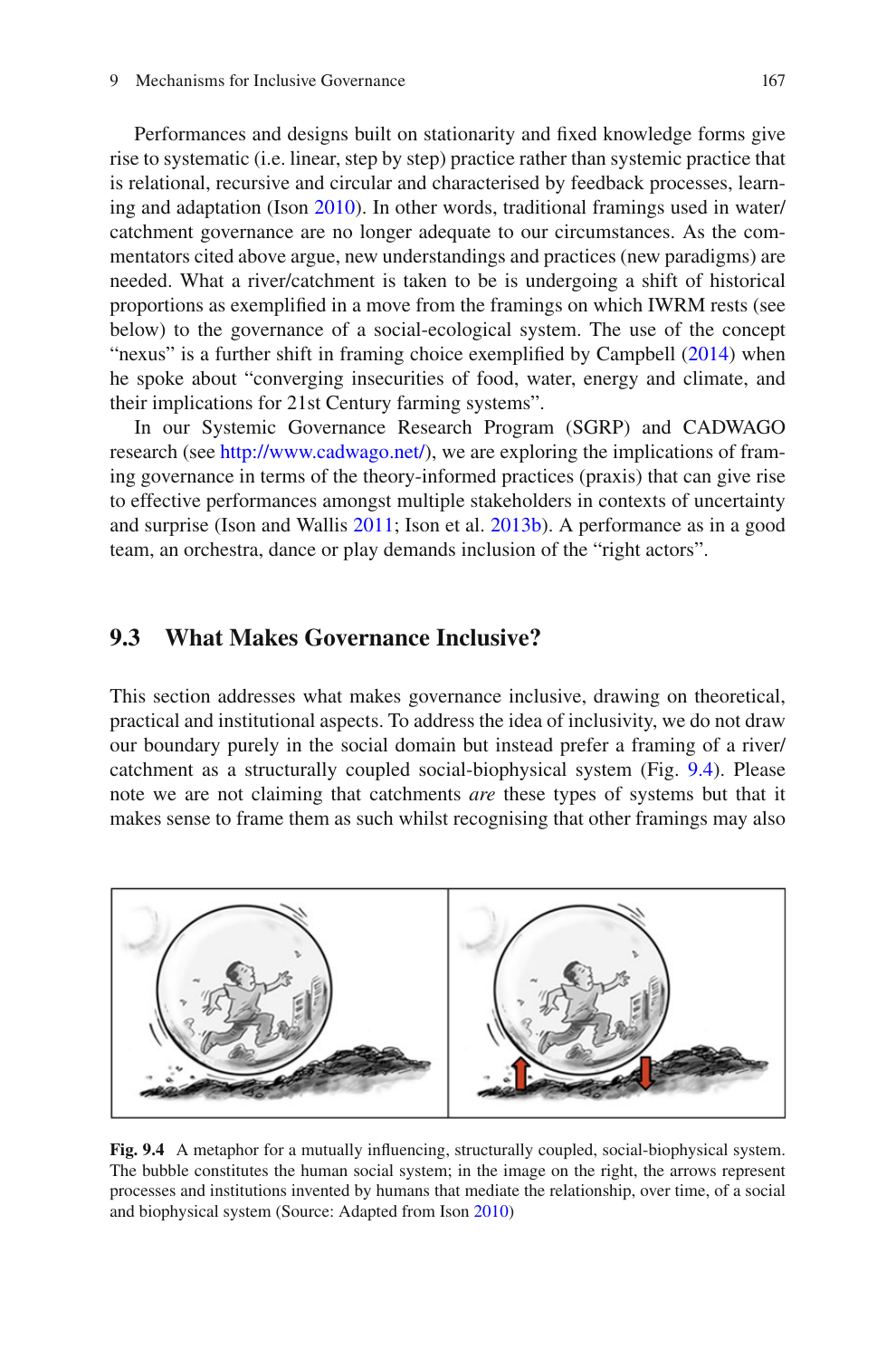have utility. We choose this framing because of experiences of confusion around the concept social-ecological system, especially as to how boundary judgements (to the system) and relational dynamics are understood. Our framing choice does not treat a social-biophysical system as a single entity or system, but as a relational dynamic between two systems mediated by human-invented institutions (rules of the game) and technologies. This framing is also an act of inclusion as it recognises the systemic, relational dynamics between people and their biophysical environments as well as distinct relational dynamics within a social and a biophysical system (Figs. [9.3](#page-6-0) and [9.4](#page-8-0)); situational framing sets the key initial starting conditions which give rise to inclusivity, or not. Within our preferred framing, concerns like "biodiversity conservation" are means of influencing the unfolding dynamic between the social and the biophysical through the design and use of new institutions that serve human purposes in relation to conservation, e.g. the institutional forms of "ecosystems services" if they become widespread are likely to have a major impact on this unfold-ing dynamic (Ison [2011](#page-23-0)).

 Framing choices and awareness need to operate at multiple levels and in relation to situations and practices. We have outlined our framing preference for the situations that have to be governed – structurally coupled social-biophysical systems. However, how these might be governed requires another framing choice – here our preference is to see governance situations as akin to "wicked problems" or situations characterised by complexity, uncertainty, interdependencies, and multiple perspectives where what is at issue has to be constructed by concerned stakeholders (Ison et al.  $2007$ ,  $2015a$ ). Thus, what is, or is not, inclusive is related to the locked-in historical features of a situation that can create pathway dependencies and to initial starting conditions associated with a new issue or an emergent concern or crisis. As practice in relation to situation unfolds, there are multiple opportunities for being inclusive or not. Here we outline three matters that if not understood can affect inclusivity.

#### *9.3.1 Theories of Change*

 In research for development (R4D) and water governance circles, the concept of "theories of change" has begun to shape almost all praxis because of how it is linked to monitoring and evaluation (M&E) of projects and programmes and thus measures of success and funding. Because of the power this concept has been given and because it is in some ways foundational to praxis, we explore it here. Figure [9.3](#page-6-0) can be used to unpack the various understandings that can be attributed to a "theory of change". Unfortunately, all too often this term has come to mean the systematic coherence between the "outside" of on-the-ground projects and the "inside" of programme design and logic, i.e. it has become a mechanism known as the "programme theory of change" to test *ex ante* what a programme design will deliver or the impact it will have. At its crudest, a "theory of change" diagram (as they are usually expressed) is a more sophisticated form of a project logframe. At its most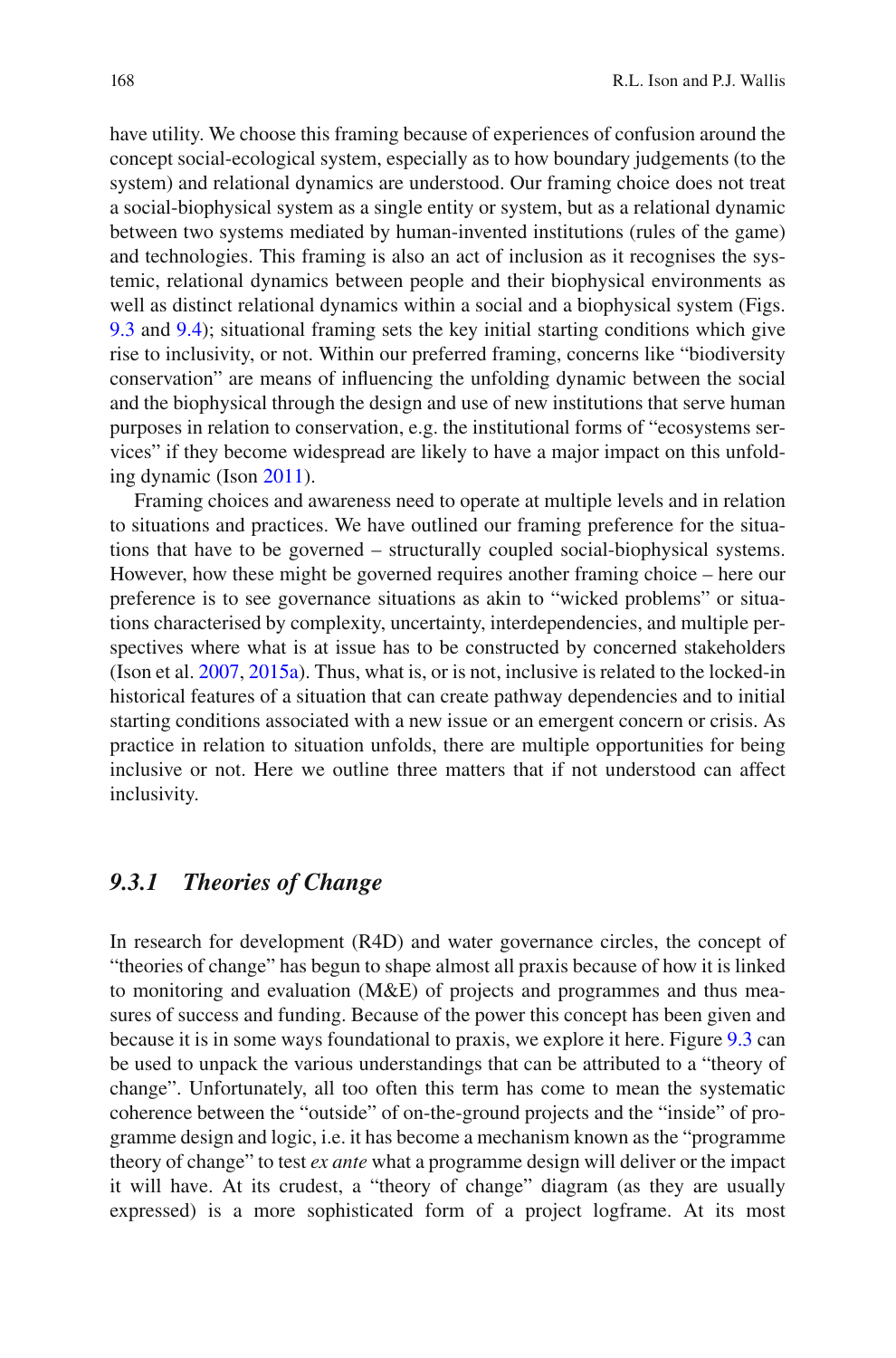sophisticated, "theories of change" are concerned with an *ex ante* (and continuing) process of inquiry that surfaces different worldviews amongst multiple stakeholders, usually in designed "theories of change" workshops.

For example, Coover et al. (1977) advocate exploring elements of a theory of change so as to clarify purpose and to establish what would be regarded as success. Their elements include a consideration of the nature of human beings; the nature and sources of power, truth and authority; an analysis of causality of social problems; roles of individuals and institutions; visions of how change can occur; and mechanisms for change. These elements might well be adapted to use in the context of catchments framed as we have chosen. Earlier sections of our chapter are, we claim, very practical because all issues we raise underpin the theories of change that different stakeholders hold. The point is that the more that an individual or group's "conceptual baggage" and epistemological and theoretical commitments (e.g. local knowledge, cultural knowledge, scientific knowledge) are surfaced within a conversation or dialogue, then the more the inclusivity deepened and the conditions for building a creative and effective performance emerge (Ison and Russell 2000). Inclusivity gets nowhere unless these issues are appreciated and addressed. In turn, how learning is understood and thus enabled is shaped by theories of change and learning.

#### *9.3.2 Understandings and Practices*

 Within social theories of learning (in contrast to older, cognitivist theories), learning emerges from the dynamics of social relations (Blackmore [2007](#page-22-0)). In researching social learning from this theoretical understanding of learning, what changes through inclusivity are the practices and understandings of those involved as they construct and transform what is at issue (Fig. [9.5 \)](#page-11-0). Participation is a necessary but not sufficient condition for social learning to happen (Carr and Wilkinson 2005; Collins and Ison [2009](#page-22-0) , [2010 ;](#page-22-0) Collins et al. [2009](#page-22-0) ). Much has been made of Arnstein's [\( 1969](#page-22-0) ) ladder of public participation, where participation is conceptualised as power. Various models of participation have been institutionalised, such as the International Association for Public Participation (iap2) spectrum of participation, commonly employed in the public service as guidance for engaging citizens. Critique of ladder or spectrum metaphors emphasise their oversimplification, a lack of learning or feedback mechanisms, hierarchical framing and, in particular, a lack of context in which participation is situated (Collins and Ison [2009 \)](#page-22-0).

 Social learning within the SLIM research tradition moves beyond participation and is understood as both a social dynamic that transforms situations and a governance mechanism that can be invested in – much like a city's orchestra (see Colvin et al.  $2014$ ; Ison et al.  $2013a$ ). Inclusivity is thus more than a participation as those constraints to, or enablers of the shifts in understanding, and/or practices crucial to social learning have to be addressed. Institutions are the most significant constrainers or enablers of changes in understanding and practices.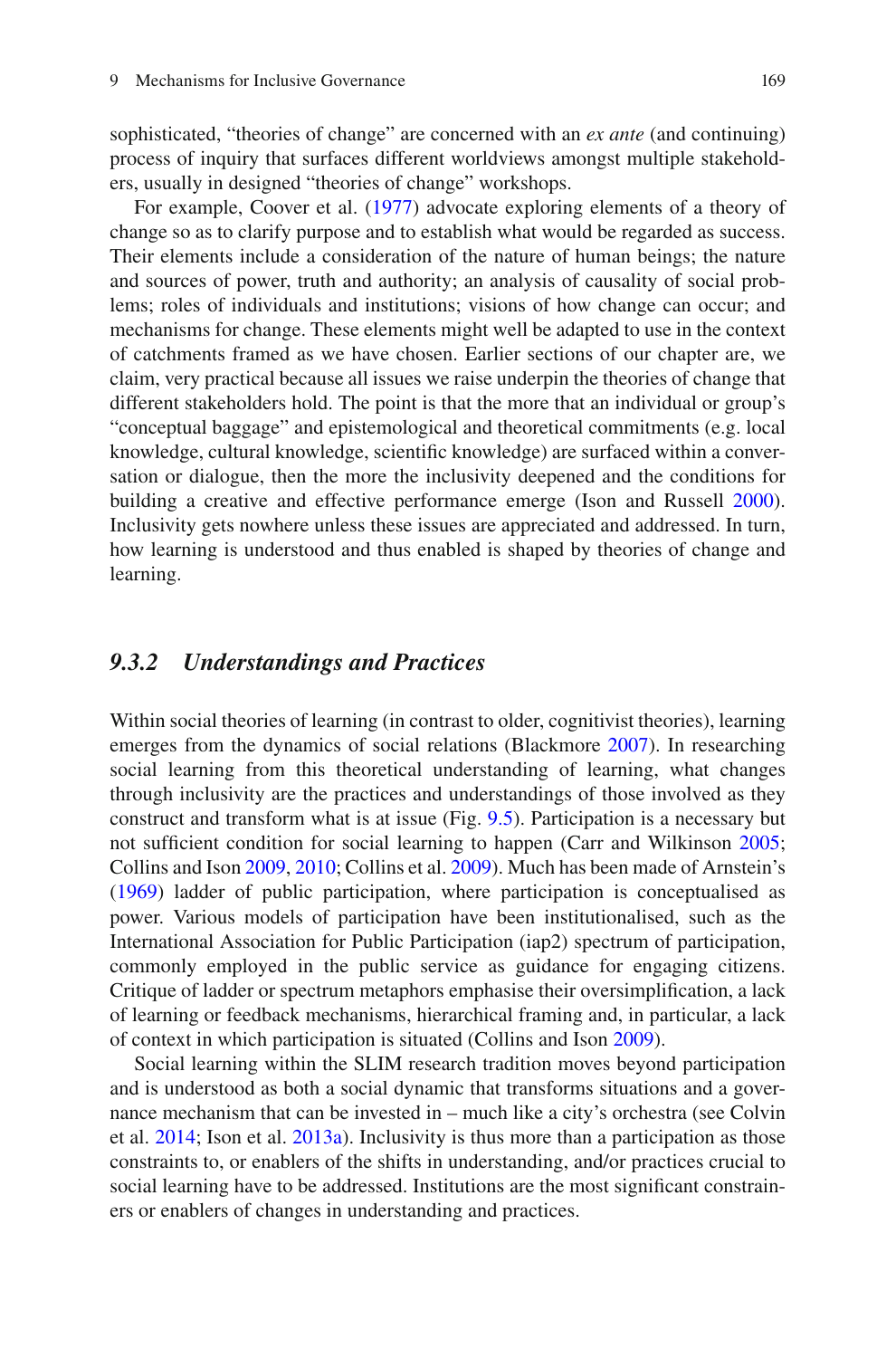<span id="page-11-0"></span>

 **Fig. 9.5** Social learning: the process of socially constructing an issue by actors in which their understandings and practices change, leading to transformation of the situation (S1 is the historical situation not shown and S2, S3 and Sn are situations transformed over time) through collective/ concerted action (Source: Steyaert and Jiggins [2007](#page-25-0))

### *9.3.3 Institutions and Social Technologies*

 Adopting North's [\( 1990](#page-24-0) ) understanding of institutions as "rules of the game", we find that some rules are more inclusive than others and also that there are advantages to regarding institutions as a form of social technology in the sense depicted in Fig. [9.1](#page-1-0) . Institutions understood as technologies enable a questioning of the mediating role that they play in relation to practice rather than entities considered in isolation. Institutions for governing water resources range from stringently defined legislation and regulation, to more flexible forms such as organisations, community groups, projects or policies, to emergent phenomena such as markets or different "types" of water (e.g. potable water, wastewater, etc.). In catchment management, institutions are pervasive and resolve into a high degree of complexity (Wallis and Ison  $2011b$ .

#### **9.4 Enacting Inclusive Governance**

 This section deals with some different approaches that are currently utilised or proposed for creating inclusive water governance. Traditional framings, we claim, are not inclusive, whereas the examples following tend to open up the possibility of inclusiveness though do not guarantee it. These are not mechanisms in a mechanistic sense; rather they represent different framings potentially conducive to inclusive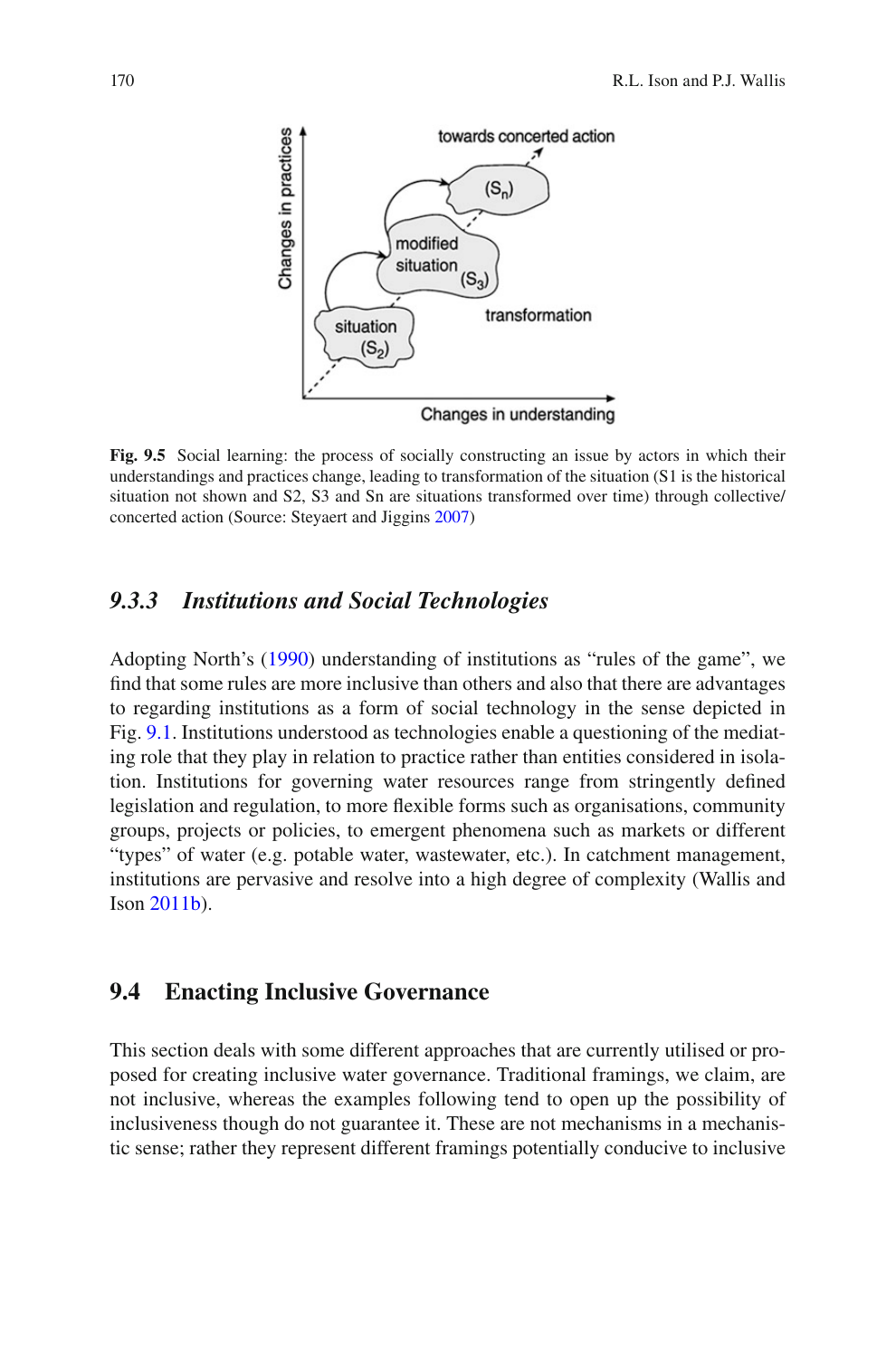governance; they are mechanisms in the sense that they are choices that can be made purposefully, but they are not "blueprints" to be followed mechanistically through rule-based procedures. As we outline in the last section, these framing choices create contexts for systemic innovation and design. Each, as domains of praxis, has developed particular tools, techniques, institutions, metaphors and methods which when used effectively can facilitate inclusivity – we exemplify some of these in the final part of this section under the rubric of "modalities of practice".

#### *9.4.1 Integrated Water Resource Management (IWRM)*

 IWRM is considered to be a central concept in contemporary water governance (White  $1998$ ; Lubell and Edelenbos 2013). The key feature of IWRM is "integration", which is a normative goal that can refer to the integration of fragmented responsibilities for water governance (functions), institutional fragmentation (e.g. Wallis and Ison 2011b) and societal fragmentation (Lubell and Edelenbos 2013). The latter, societal fragmentation, is characterised by a disconnect between those making decisions and those affected by them. IWRM promotes stakeholder participation through some platform or institutional arrangement that promotes inclusion. However, as Warner (2006) found in an assessment of multi-stakeholder platforms in managing catchments, a realistic assessment of their purpose and capacity to achieve this ought to be considered before initiation. A finding from SLIM research (Ison et al. [2007 \)](#page-23-0), in which 14 empirical case studies of water governance platforms were undertaken, was that the existence of a multi-stakeholder platform, i.e. of multi-stakeholder institutions, did not guarantee effective performances that could be said to constitute social learning.

 How is IWRM suited to governing the relational dynamics between people and their biophysical environments? One enduring challenge that Molle (2009) highlighted is managing interconnected and nested biophysical landscapes with disconnected administrative and social systems. Inclusiveness in IWRM could help "connect" social systems, achieving a greater variety of participants particularly through inclusion of people with local-scale interests. Institutional barriers, such as the centralisation of policy and lack of support for local capacity to implement IWRM (Medema et al. 2008), are both impediments to and arguments for greater inclusiveness.

Despite the duration of IWRM as a governance framing choice (White 1998), what has not become clear is a praxis (or praxeology) of IWRM including the institutional forms needed to support this praxis. In this framing, the perennial issue is how to address the question: what do actors need to experience to claim that integration has occurred? In our experience, this question is rarely addressed well, in situations where integration is sought or claimed.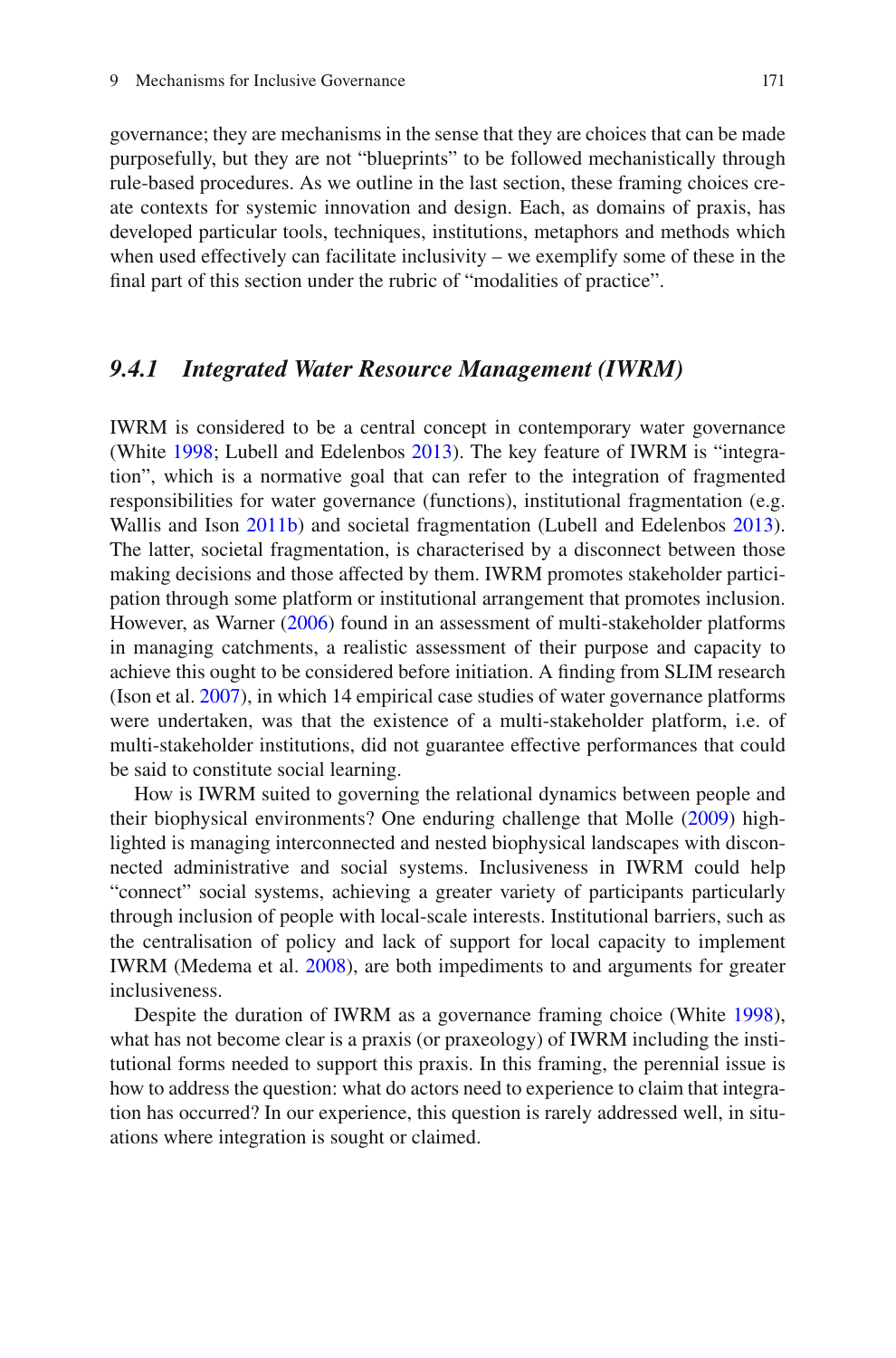#### *9.4.2 Strategic Adaptive Management (SAM)*

 SAM has developed as a praxis in response to a framing choice about situations such as those concerned with "freshwater ecosystem conservation" (Kingsford and Biggs [2012](#page-24-0)), the adaptive management of national parks (Biggs and Rogers 2003; Freitag et al. [2014](#page-23-0)) or the systemic governance of river catchments (Pollard and Du Toit [2011](#page-25-0); Kingsford et al. 2010) framed as complex (sometimes as complex adaptive) systems. It is mainly, though not exclusively, a South African innovation which continues to evolve (Roux and Foxcroft [2011](#page-25-0) ; see RESILIM Project – [http://award.](http://award.org.za/project/resilience-in-the-limpopo-basin) [org.za/project/resilience-in-the-limpopo-basin\)](http://award.org.za/project/resilience-in-the-limpopo-basin). Freitag et al. [\( 2014](#page-23-0) : 4) describe SAM's origins in the following terms:

 The KNP turned to the ecosystem management approach advocated by Rogers and Bestbier (1997), which acknowledged the centralities of scale and participation, incorporated societal value systems, and provided management accountability. It was termed strategic adaptive management (SAM) because it emphasized the notion of preparing for the future rather than reacting to the past (Rogers and Bestbier [1997](#page-25-0); Rogers and Biggs 1999) and was facilitated through an inclusive process designed to establish a shared vision and hierarchy of objectives, which would direct management toward acceptable and achievable operational goals. A goal maintenance and revision process promoted learning and institutional memory to accommodate ongoing adjustments to emerging conditions and new understandings. (Rogers and Bestbier [1997 \)](#page-25-0)

 As Fig. [9.6](#page-14-0) depicts, there are a range of stages to SAM each employing different methods, techniques and tools. The quality of engagement is regarded as a key first step, i.e. inclusivity, although the criteria for, and thus the boundaries of, inclusivity are not always elucidated in reports on SAM. Nonetheless, there is evidence, in the rivers of Kruger Park in particular, of a "closer working partnership between researchers, managers and field staff with buy-in [to the SAM approach] and co-learning" (Pollard et al. [2011](#page-25-0)).

 As with all method innovation, it is important that users do not fall into the trap of thinking of SAM (or other approaches) as blueprints to be blindly followed; praxis that is methodologically robust always involves the adaptation of the method (and its constituent elements) to a given context, and all users should be open to theory-informed innovation whilst avoiding the ad hoc addition of tools and techniques.

#### *9.4.3 Social Learning*

 Whilst the concept of social learning can be represented through a variety of metaphors (Ison et al.  $2013a$ ), we opt to use it in the sense of creating a governance performance that can frame learning amongst stakeholders in social-biophysical systems. This process is depicted in simple terms in Fig. [9.5 .](#page-11-0) As with any praxis that is performative in nature, the effectiveness of the performance is a product of, as well as a producer of, social relationships between those involved – something we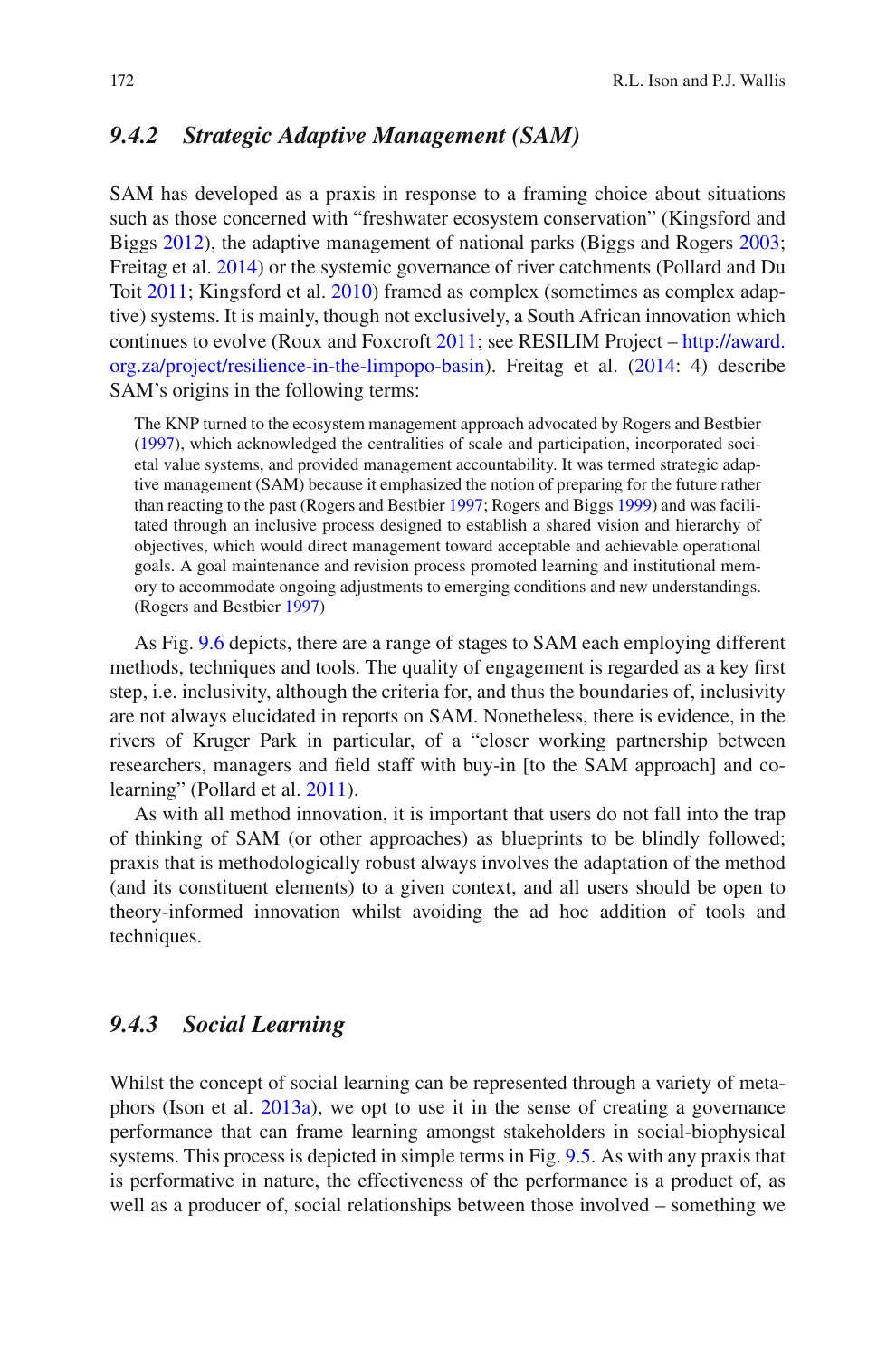<span id="page-14-0"></span>

 **Fig. 9.6** A model of generic strategic adaptive management (Source: Adapted from Kingsford and Biggs 2012: 19)

have described as building relational capital. In contrast to the traditional governance approaches of regulation, information and markets where fixed forms of knowledge are applied to manage natural resources, social learning offers a chance for inclusive learning about and acting to improve situations (Ison et al. 2007; Collins and Ison 2009). In this sense, social learning can be understood as both governance mechanism, something to invest in like the orchestra of a city, and a social dynamic between different actors with different instruments who strive to create a performance that is agreed to be effective for the context or issue.

As Wallis et al.  $(2013)$  describe, social learning is not necessarily new – they provide evidence of social learning from a Salinity Pilot Program Advisory Committee in Victoria, Australia, that evolved under a particular set of historical circumstances. "Effective performances" were built in addressing salinity at catchment scale, but the understandings, practices and institutional arrangements that enabled this to happen have been largely lost to the current generation of policymakers and practitioners. This exemplifies a failure to institutionalise learning.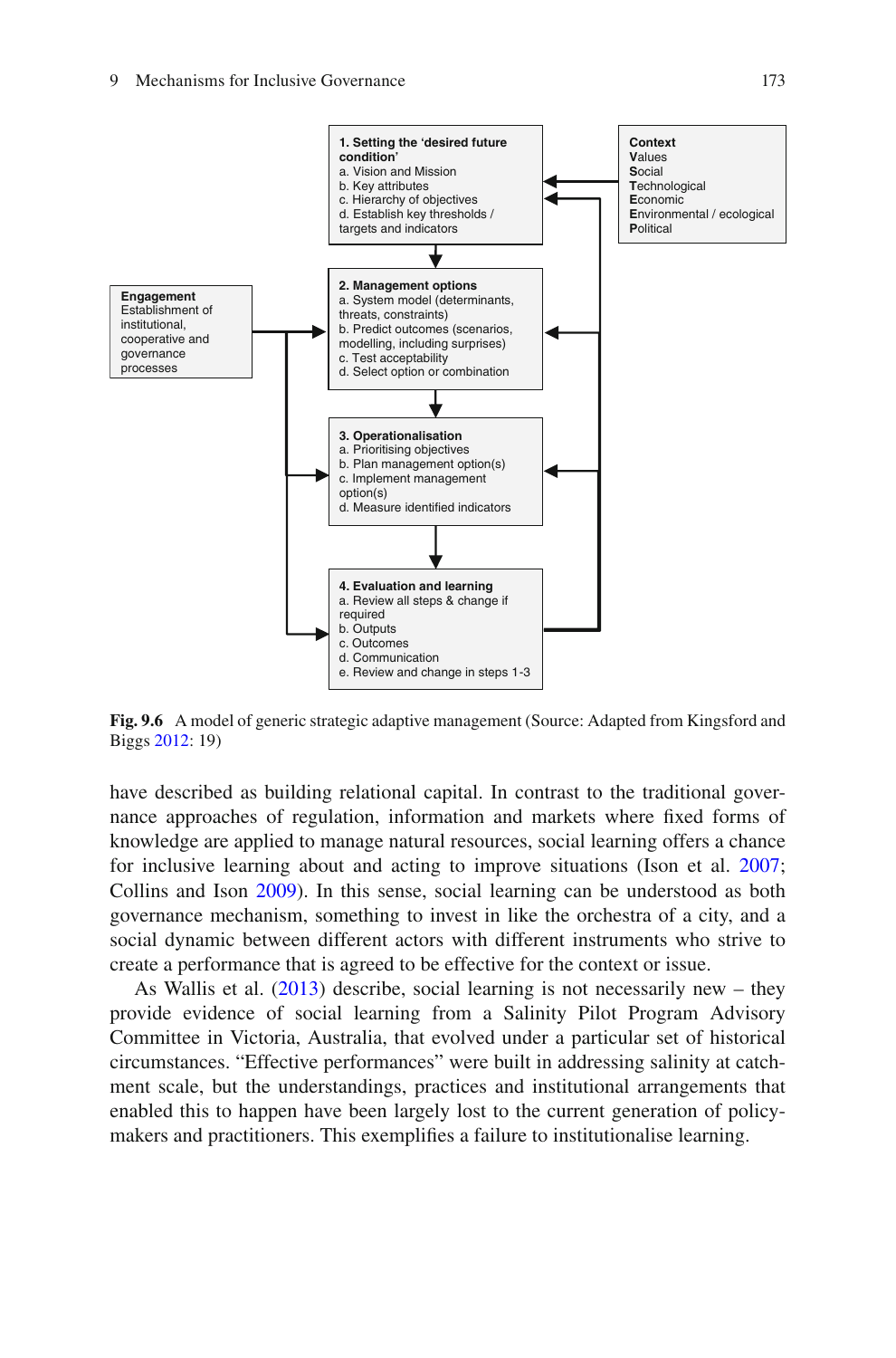#### <span id="page-15-0"></span>*9.4.4 Modalities of Practice*

 Each of the approaches outlined above incorporates different tools and techniques that when enacted give rise to an effective performance, or not. Like all performances, mastery from hard work is required. No approach is intrinsically bad or good but offers different governance possibilities when adapted to context and with innovations through incorporating different modalities of practice. Sometimes, however, unhelpful modalities of practice become conserved. Ison et al. (2011: 3979) drew attention to the widespread conservation within ICM and IWRM of the linear metaphor associated with systematic, linear cause and effect, and mainly reductionist, thinking despite the espoused holistic intent of these approaches. They make the case for:

 experimenting with and progressing innovative second-order modalities' of dialogue (those forms of conversation in which there is a reciprocal 'turning together' as in some dances) and learning through various forms of deliberation across relevant organisations. A key focus [being] how policy makers, policy implementers and scientists might better work and learn together, and the specific skills and practices the new modalities require.

 In Table [9.1 ,](#page-16-0) seven modalities of practice are described which could, in theory, be used within any governance framing, but, when used effectively and with contextual understanding, have the potential to enhance inclusivity. We caution against interpreting these as tools – unless one understands that all tools have a use context and a user that is generally unique.

 The examples within Table [9.1](#page-16-0) are by no means exhaustive, and as argued by Ison et al. ( [2011 :](#page-23-0) 3984), "no modality can be considered successful in and of itself, as success will be derived from an awareness of context and the generation of performances fit for circumstances".

#### **9.5 Constraints and Opportunities**

This final discussion explores the factors that either constrain or enable inclusive water governance, with a focus on those factors which currently constrain shifts towards systemic governance. It is important to realise that despite considerable research activity which has generated conceptual and methodological innovation for inclusive governance of rivers/water catchments, there are limited examples of sustained, inclusive, "governance performances". We make this claim despite the very large effort and resultant literature devoted to participatory approaches. Why is this the case? The answer is of course multifaceted.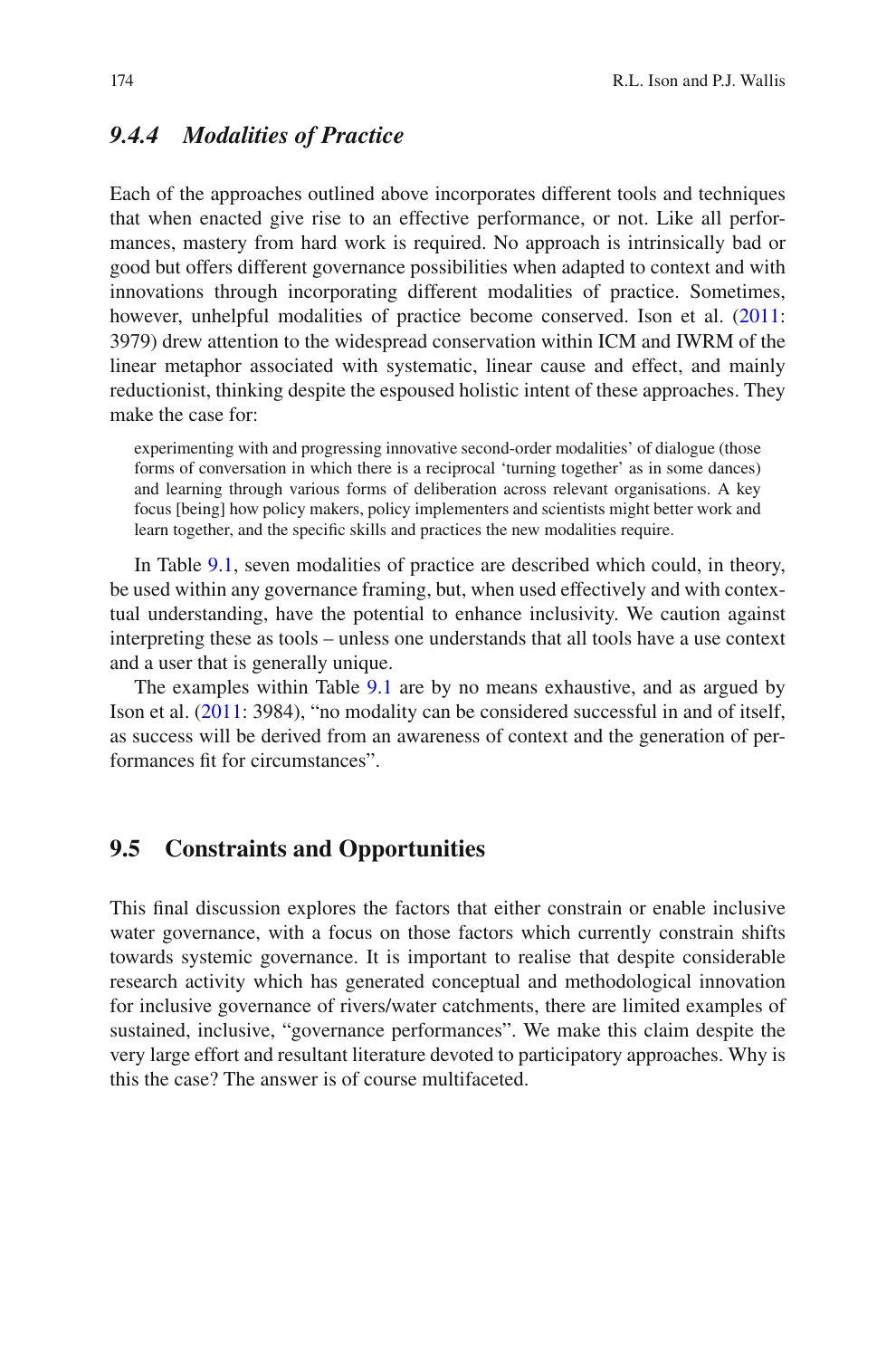| Modalities of practice                        | Implications for inclusivity                                                                                                                                                                                                                                                         |
|-----------------------------------------------|--------------------------------------------------------------------------------------------------------------------------------------------------------------------------------------------------------------------------------------------------------------------------------------|
| Mapping and<br>diagramming                    | The act of diagramming using a range of systems techniques (e.g. rich<br>pictures, systems maps, etc.), either individually or collectively can<br>unpack mental models and worldviews, surface patterns of causality<br>and influence and boundary judgements                       |
| Media technology                              | Social media, participatory mapping platforms, online communities and<br>other media technologies provide platforms for participation in<br>policy-making and planning                                                                                                               |
| Intermediary objects                          | Objects, such as geographic landmarks, documents or even living things<br>can act as mediating or facilitating devices for identifying stakeholders<br>and encouraging deliberation                                                                                                  |
| Development and use<br>of heuristics          | Heuristics are conceptual models that are purposefully designed to<br>facilitate learning and change. The figures in this chapter are examples<br>of heuristics that mediate new understandings                                                                                      |
| Metaphor exploration                          | Questioning the phrases used by stakeholders in conveying their ideas<br>can reveal particular worldviews and conceptual traps (e.g. the<br>"roll-out" of policy implies a linear transfer). Exploring metaphors with<br>other stakeholders can lead to greater shared understanding |
| Systemic inquiry                              | Systemic inquiry involves a more free-form exploration of complex<br>situations, compared to predefined projects. Performed jointly, systemic<br>inquiry can lead to greater appreciation of situations amongst<br>stakeholders                                                      |
| <b>Building</b><br>communities of<br>practice | Communities of practice are groups of people who work together<br>towards realising a common goal. They cannot simply be created, but<br>the conditions for their emergence can be provided                                                                                          |

<span id="page-16-0"></span> **Table 9.1** Modalities of practice and implications for inclusivity in water governance

Source: Adapted from Ison et al. (2011: 3983–4)

## *9.5.1 Key Constraints to Inclusivity*

 The following are, from our perspective, key constraints to governance innovation that secures inclusivity in a sustained, ongoing manner.

- 1. *Persistent* , *inappropriate framing failure* : As argued by Jorgenson and Steir (2013: 15), practitioners, in whatever domain, must take responsibility for their invitations and context setting as well as how their frame is heard and acted upon by others. They argue for taking seriously "Schön's (1983) notion of 'reflectionin- action', responding in the moment to divergences in frame setting that we as good listeners, allow ourselves to hear". Drawing on the insights of Gregory Bateson, these authors note how framing occurs at multiple levels and involves attention to the presence and acceptance of ambiguity and paradox as crucial sources of novelty, or innovation, which are essential when responding to uncertainty.
- 2. *Boundary judgement failure*: Whenever the concept "system" is invoked, then a boundary judgement as to what is system and what is environment of the system, as mediated by a boundary judgement, must be made. Otherwise the concept "system" is virtually meaningless. Once recognised as a key element of praxis,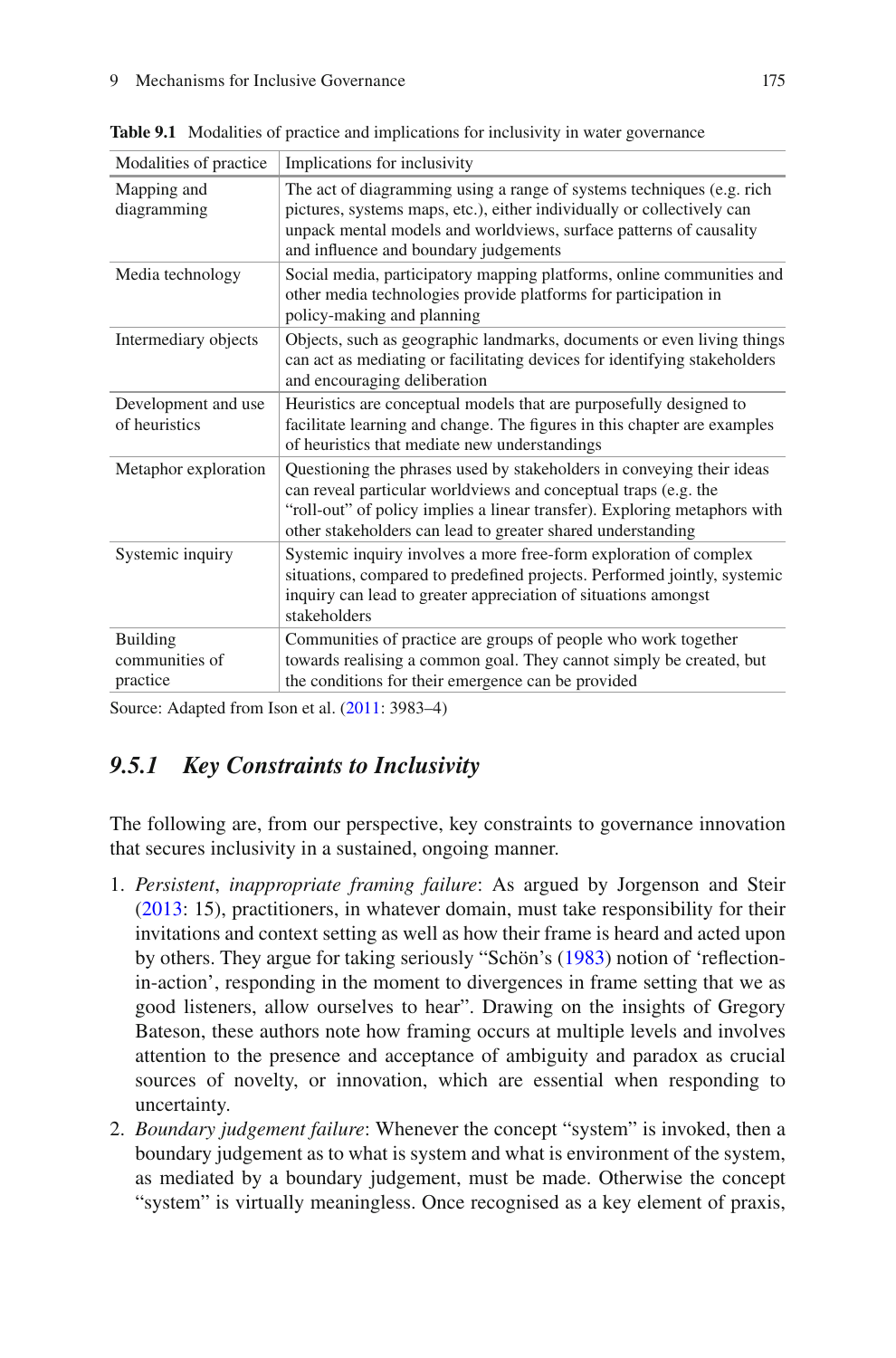then it becomes critical to address the question of "who participates in making the boundary judgment(s)?" (Ulrich and Reynolds 2010). Unlike Huntjens et al.  $(2012)$  who refer to the need for boundary definition (as if systems pre-existed their formulation), we would argue for praxis that engages critically with boundary formulation and critique (see Chapter 12 in Ison 2010).

- 3. *Reflexivity failure amongst practitioners and policy-makers*: By reflexivity, we mean the second-order process of reflection upon reflection. Reflexivity, as praxis, is what is needed to purposefully move between single-, double- and triple-loop learning (e.g. Huntjens et al.  $2012$ ) – to make these terms more than category descriptions. As Schneider and Ingram  $(n.d.)$  argue, the role of policy analysts has not evolved to fit a new model of collaborative governance, instead remaining narrowly focused on "production of models, forecasts, causal analysis and experimental and quasi-experimental evaluation studies". Schneider and Ingram (ibid) along with Ison et al.  $(2015a)$  also point to the constraints to reflexivity, and thus governance reform, posed by the sustained adherence to a "utilitarian rationality", or what is sometimes described as "the high ground of technical rationality", rather than descending into the "swamp of real-life issues" (Schön [1995](#page-25-0)).
- 4. *Failure to change patterns of investment and institutions of systemic innovation* : In a climate change world where stationarity is dead, it makes no sense to sustain traditional investment patterns associated with the linear conception of prob- $\text{lem} \rightarrow \text{knowledge} \rightarrow \text{regulation/eduction}$  provision  $\rightarrow \text{monitoring} \rightarrow \text{adoption/}$ compliance. The evidence is that in environmental issues, it is easy to regulate but difficult and expensive to monitor and gain compliance. This historical model also means that upfront investment is generally low but that for effective compliance, costs increase over time, or new policies and regulations have to be sought, thus creating a treadmill of policy failure in the face of "wicked-like" issues (Ison et al. 2015a). Moves towards inclusive governance shift investment to the front end of purposeful action.
- 5. *Institutionalisation failure* : Over 40 years ago, Rittel and Webber [\( 1973](#page-25-0) ) invented the terms "wicked" and "tame" to frame situations of concern to them as planners and designers, and despite growing recognition of consistent public policy failure in the face of situations they called "wicked" (APSC 2007; Ison et al. 2015a), institutional arrangements have rarely been put in place to engage effectively with these types of situations. This is an example of persistent institutional failure and is part of the motivation for authors like Huntjens et al.  $(2012)$  and Ison et al. (2015a) to propose institutional design propositions for operating in a climate change world. As depicted in Fig. [9.1](#page-1-0) though, institutions (as social technologies) must go hand in hand with praxis innovation. Institutionalisation failure needs to be separated from the failure of institutional innovation – the crafting or designing of new institutions (Ison  $2014$ ) that are more fit for purpose, e.g. there is considerable research pointing to the value of voluntary organisations such as the Tweed Forum (on the English-Scottish border) aiding more systemic water governance (Collins et al. 2007; Cook et al. [2013](#page-23-0); Rouillard et al. 2014).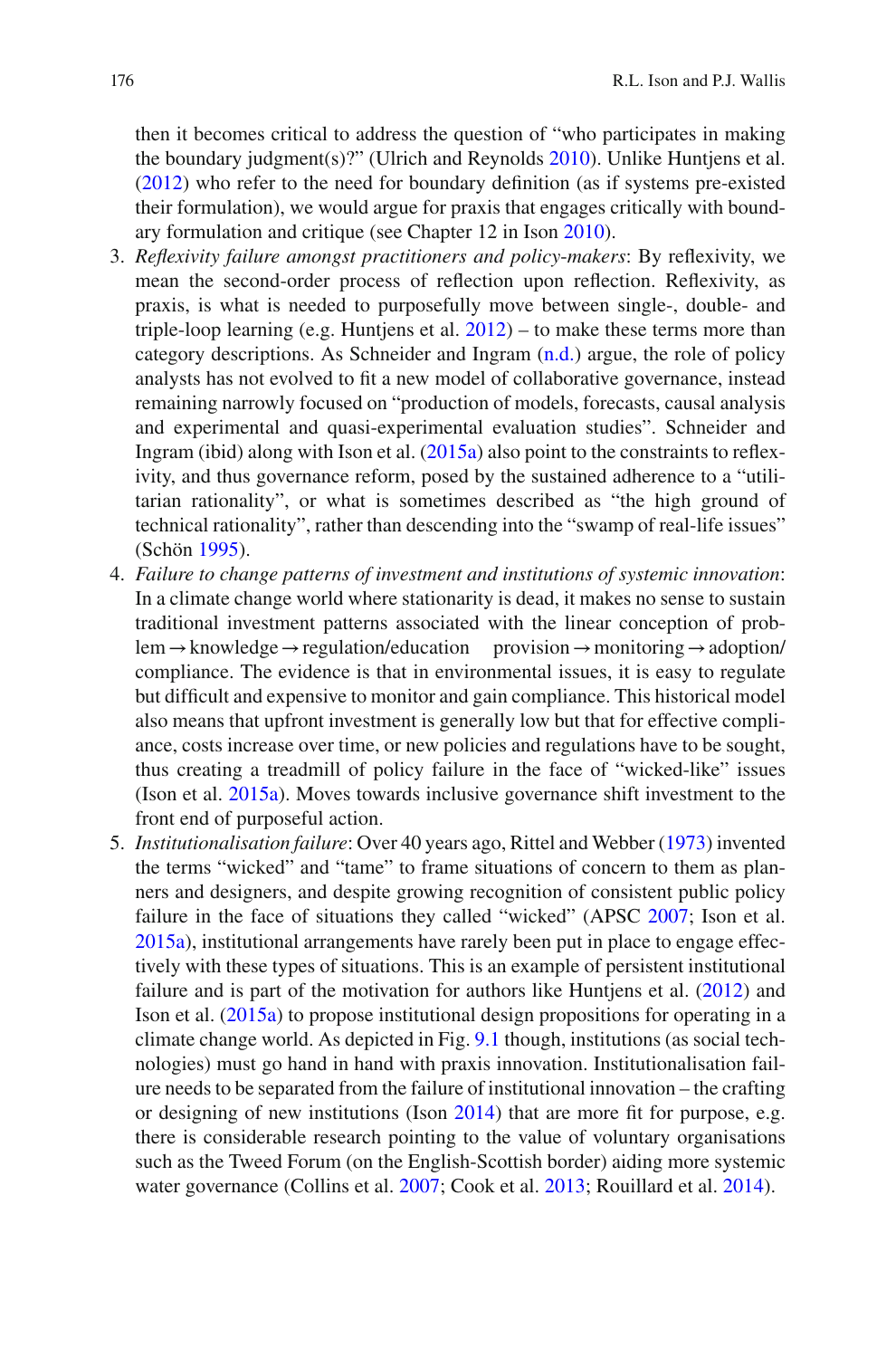#### 9 Mechanisms for Inclusive Governance

- 6. *Failure to understand theoretically how learning operates* , *or could operate* , *for collaborative governance and adaptive managing* and how *feedback processes are central to ongoing praxis and institutional innovation* (Blackmore [2007 ;](#page-22-0) Pollard et al. [2011](#page-25-0)). Pollard and Du Toit (2011) exemplify what is at issue. In a 3-year study in six major catchments in the water-stressed north-east of South Africa, they examined factors constraining or enabling implementation of adaptive water management. They concluded "that self-organisation and responsive multi-scale feedback loops are essential for management in catchments understood as complex systems as they provide the basis for learning and response to an evolving context". Successful feedback processes included: "meeting the requirements of the law (the Reserve), the availability of benchmarks against which to monitor (the '[Environmental] Reserve', albeit a static value), the presence of a 'watchdog', the responsiveness of the manager and users, communication and the ability to self-organise and self-regulate" (Pollard and Du Toit [2011 :](#page-25-0) 4019). As identified by these authors, too often feedback processes are fragile, often depending on single individuals, and thus are prone to breakdown. Also they may be confined "to a local scale and lack key supportive linkages to wider scales that would confer strength and resilience" (ibid).
- 7. *Failure to take the* " *design turn* " *in doing and enabling governance and governing*: We use the word "turn" here in a similar way to those who advocate taking a "critical turn" – i.e., a change in how we appreciate a situation and subsequently engage with it by incorporating a new (second-order) awareness. A "design turn" opens up a space in which we can reflect on our engagement with a situation as a product of our own design; i.e. rather than adopting a preconceived set of ideas or principles embodied in a given approach, such as project management, we start to appreciate the options we have available for engaging with a situation in different ways and start to adjust (design) our approach to the specific dynamics, requirements and constraints of the situation. However, it is not only practice (governing) that has to be developed and changed but the context of practice (governance). Failure to consider both can place change efforts on a pathway to systemic failure. For example, Table [9.2](#page-19-0) shows one of five general lessons and specific elements that Measham et al. (2009) derived from their research and engagement with the sparsely populated Lake Eyre Basin community, in arid, central Australia. Each of the elements derives from experience and has meaning in the context of their generation, including amongst those who generated them. However, as expressed, they offer little to a would-be designer of an engagement process in another context because they are not expressed as design propositions nor linked to theories that enable them to be scaffolded into governance performances.
	- Ryan et al. (2010), also from Australian experience, articulate ten principles for moving towards systemic NRM governance:
	- 1. Continuity: For Australia to be sustainable, it needs an enduring, countrywide NRM delivery infrastructure.
	- 2. Subsidiarity: Devolve decision-making to the lowest capable level.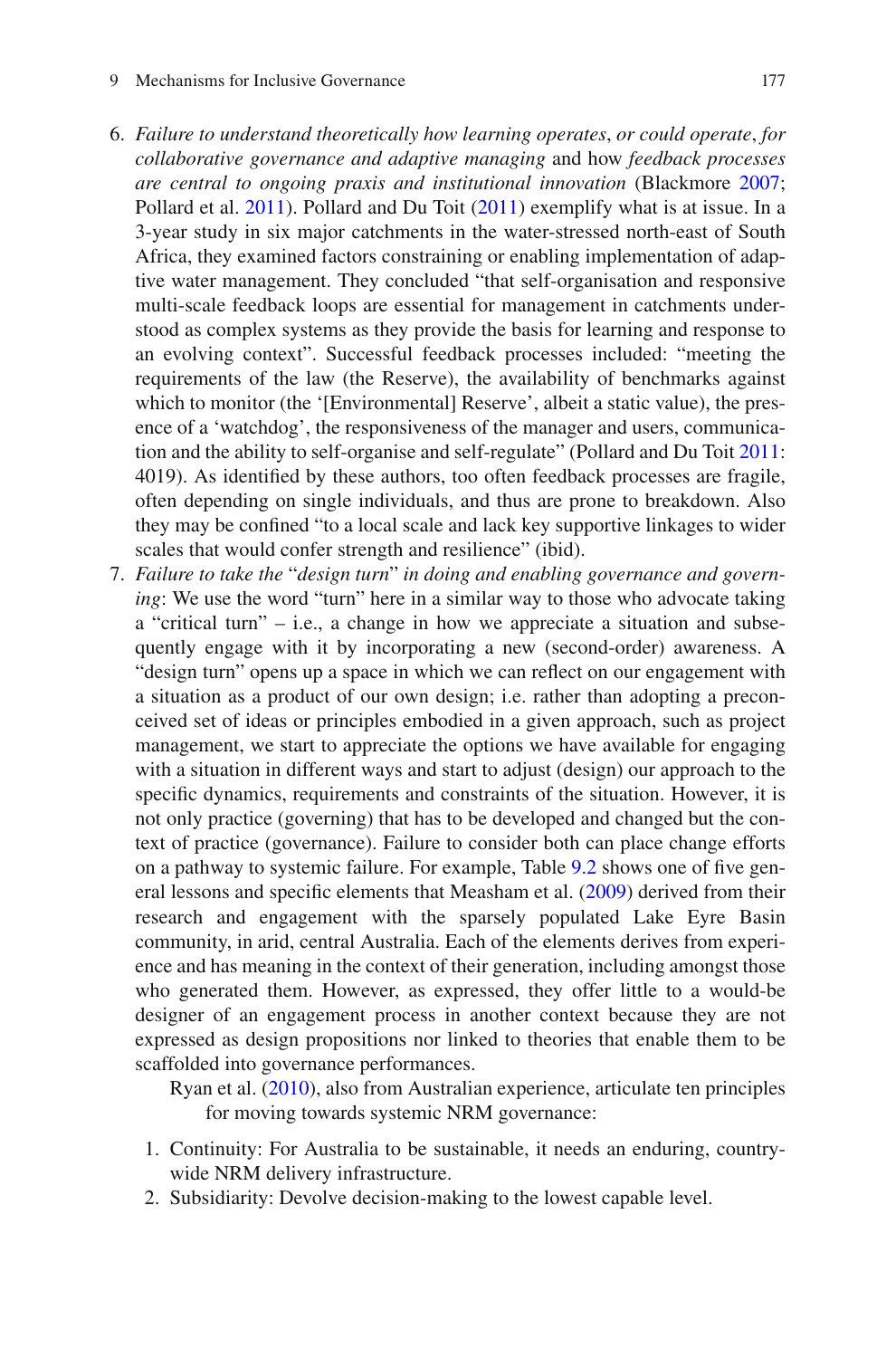| General lesson                      | Specific elements                                                                                                            |
|-------------------------------------|------------------------------------------------------------------------------------------------------------------------------|
| Work strategically in the<br>system | Successful NRM engagement relies on maintaining community trust<br>whilst carefully navigating governance processes          |
|                                     | Learn how the system works                                                                                                   |
|                                     | Understand the rules and cultures and know-how and when to use<br>them                                                       |
|                                     | Ask about the meaning between the lines when policy is ambiguous                                                             |
|                                     | Be strategic: Look for the right mix of regional independence and<br>fitting in with federal and state government priorities |
|                                     | Be adaptive                                                                                                                  |
|                                     | Recognise that over time community perspectives and priorities<br>change                                                     |
|                                     | Adapt to changing governments and processes                                                                                  |
|                                     | Use partnerships effectively                                                                                                 |
|                                     | Recognise the value of long-term collaborations                                                                              |
|                                     | Link with agencies, research and industry                                                                                    |
|                                     | Meaningful inputs require meaningful outputs                                                                                 |
|                                     | Maintain transparency                                                                                                        |
|                                     | Let the public know about decisions taken                                                                                    |
|                                     | Publicise outcomes effectively, e.g. online                                                                                  |
|                                     | Maintain necessary documentation                                                                                             |
|                                     | Keep people informed: Knowledge is power                                                                                     |

<span id="page-19-0"></span> **Table 9.2** Some of the understandings and practices which contributed to successful natural resource management (NRM) community engagement in the Lake Eyre Basin, Australia

Source: Measham et al. (2009)

- 3. Integrated goal setting: Base investments and governance mechanisms on coherent, nested and integrated goals.
- 4. Holism: Plan to address whole systems.
- 5. Systems approach: Match governance mechanisms to the nature of the linked social-ecological system.
- 6. Relationship orientation: Recognise that relationships are as important as organisations.
- 7. Resilience: Manage for resilience of ecosystems and communities.
- 8. Knowledge and innovation: Equip the governance system with skills, capacity and knowledge, and encourage innovation.
- 9. Accountability: Base the case for investment and accountability on sound systems data and knowledge.
- 10. Responsiveness and adaptability: Regularly review and adapt the whole Australian NRM governance system.

Material presented in this chapter has the potential to enhance and/or refine these design principles.

 8. *Failure to invest in capacity and capability building and demand creation for the right skill sets*: Attempts to articulate an agenda for skill, capability and thus capacity building for inclusive water governance have been made in the past (e.g.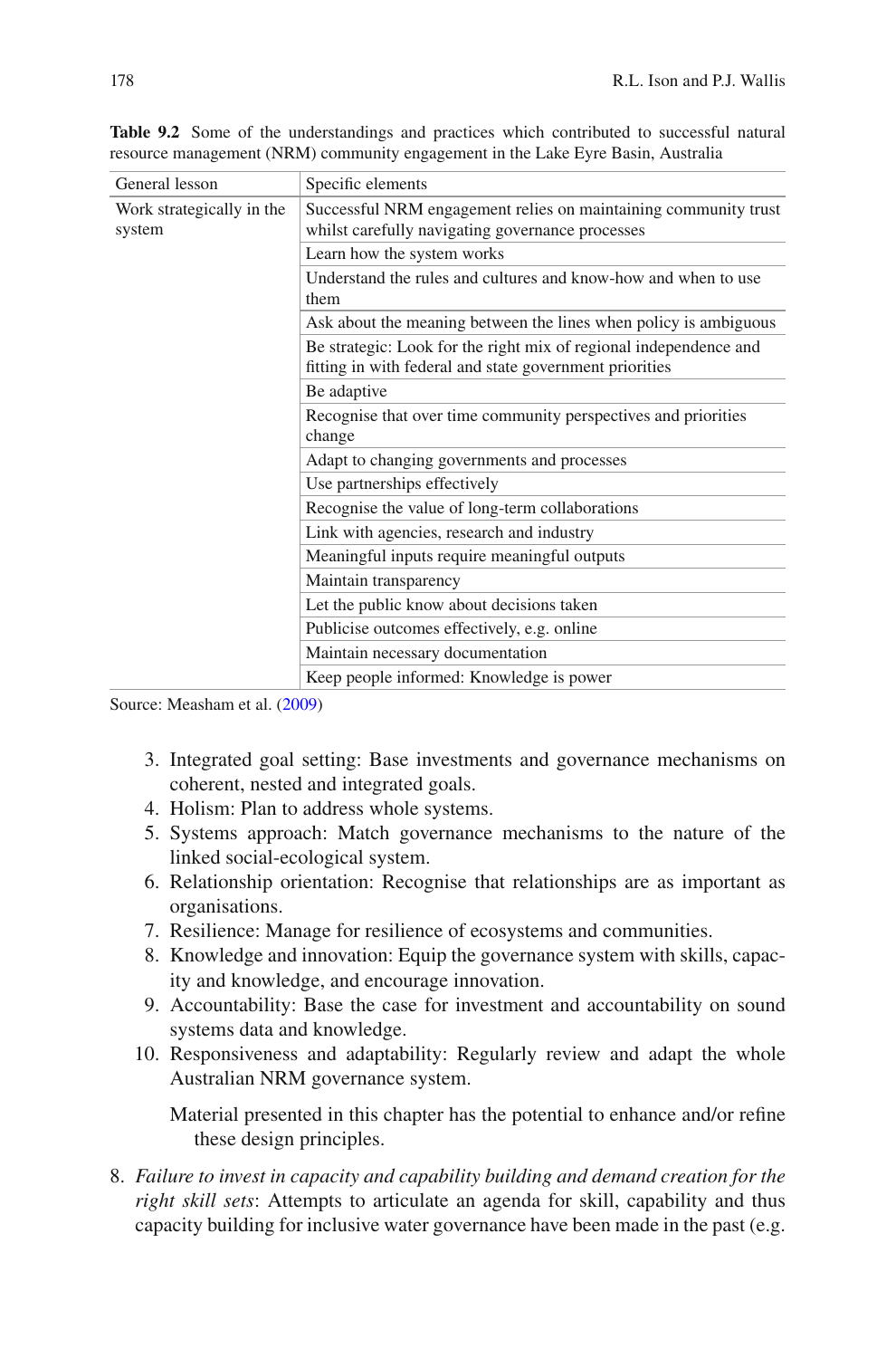SLIM 2004). However, it is not apparent that relevant curricula are widespread, or that investments are being made, to develop appropriate capabilities.<sup>1</sup> The challenge of governing water is complex, and thus the research needed to inquire into water governance situations necessarily comes from diverse disciplinary perspectives, as well as multi-, inter- and transdisciplinary research perspectives (Roux et al. [2010](#page-25-0)). Capabilities for doing transdisciplinary research needs to be built early in the careers of water researchers, as one group of early-career researchers claim in Patterson et al. (2013). This includes not only the abilities of the individual researchers but also the institutional settings in which research takes place, whilst the formation of self-organising communities of practice can help support cohorts of water researchers in achieving reflexive and inclusive research practice.

 It is not only researcher understandings and practices that need to be enhanced; similar arguments apply to policy-makers and those involved in sector-wide professional practice. For example, Patterson et al. ( [2014 :](#page-24-0) 1) developed a framework for assessing "enabling capacities" for facilitating collective action in catchment management contexts, which included "prior experience and contingency, institutional arrangements, collaboration, engagement, vision and strategy, knowledge building and brokerage, resourcing, entrepreneurship and leadership, and reflection and adaptation". They found that the interplay between several of these identified capacities was important for the emergence of "practical action".

Pollard and Du Toit  $(2011)$  found practice-based understanding of policy, the role of leadership and communication to be critical skill sets. Rouillard et al. (2014: 644) point to the need for fostering more in-depth reflection and learning during policy implementation (to which we would add development) but acknowledge that this would require more flexible policy and institutional arrangements that enable policy implementers "to work outside regulations and organisational targets, and build long-term relationships" with stakeholders.

The eight points made above cannot be considered in isolation  $-$  they first have to be dealt with systemically (holistically) rather than systematically (in a linear, step-by-step manner). On the positive side, there is widespread ferment in water governance circles with many creative attempts to generate a new wave of governance reform, whether under the framings we have described here or others which have received less attention from us such as adaptive management, collaborative governance or collaborative co-governance. There is still much to be learnt about inclusivity from governance experiments now underway, whether in the Mekong Basin through M-Power (2012), the Limpopo River basin through RESILIM<sup>2</sup>, reforms of the Murray Darling Basin in Australia, implementation of the European Water Framework Directive, the currently stalled implementation of the innovative South Africa National Water Act 1998 or recent advances in transboundary water

<sup>1</sup> Innovative examples include [http://www.watercentre.org/news/education/programs/master-of](http://www.watercentre.org/news/education/programs/master-of-integrated-water-management)[integrated-water-management](http://www.watercentre.org/news/education/programs/master-of-integrated-water-management) (Accessed 8th July 2014).

<sup>2</sup> <http://award.org.za/project/resilience-in-the-limpopo-basin>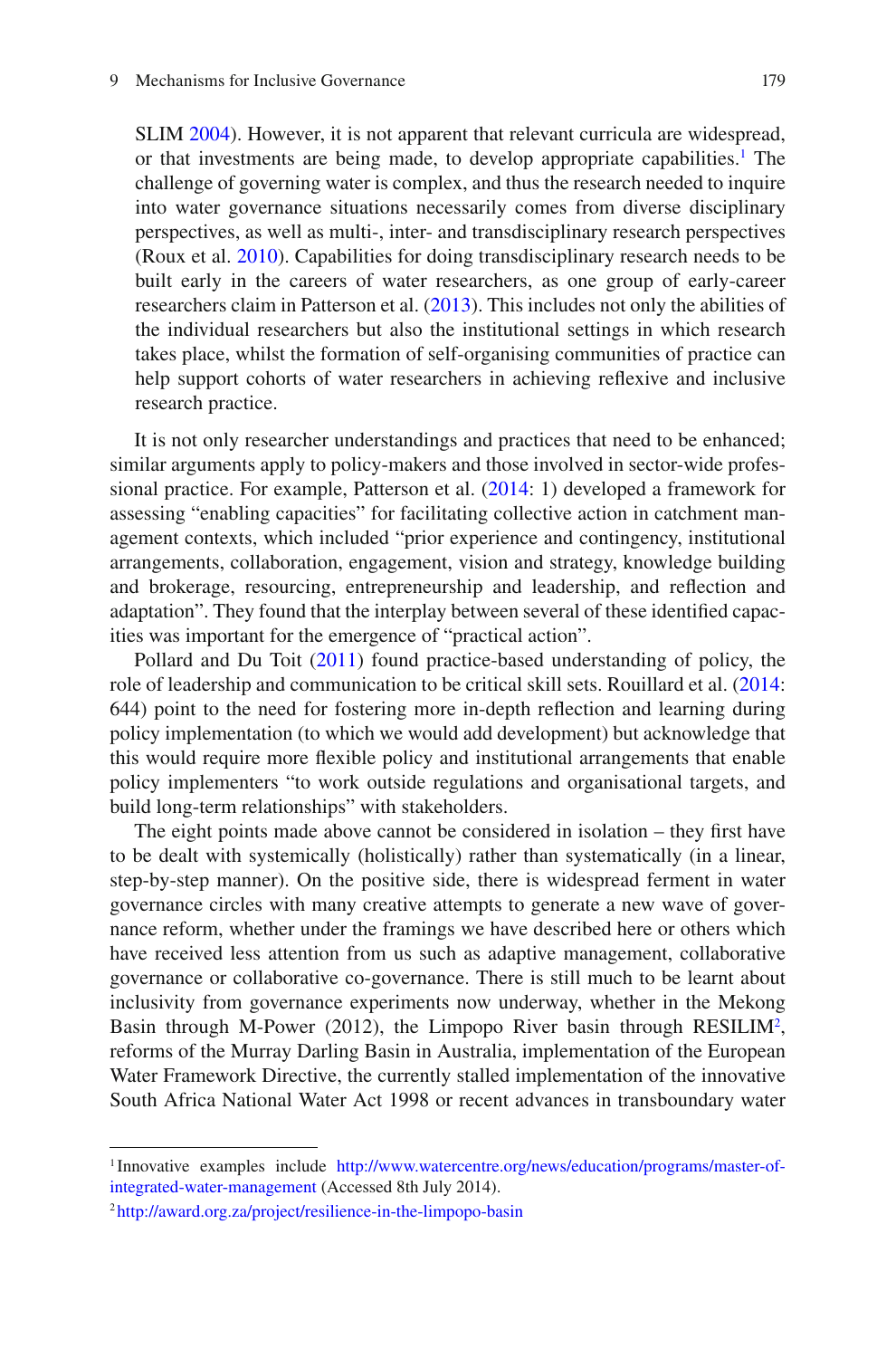governance as described by Armitage et al. (2015). The elements to create and sustain effective inclusive, systemic governing performances are, we argue, already largely known, but yet to be embodied in the actions of practitioners and policymakers within conducive and sustaining institutional arrangements. In the sense articulated by Whatmore and Landström [\( 2011](#page-26-0) : 606), based on their work in the catchment of Ryedale (UK), it is not only the transformation of professional practice that has to occur but at the same time "facilitate the emergence of new kinds of public" that are capable of producing through their emergence, the power to object to, and intervene in, matters that concern them.

#### *9.5.2 Inclusivity Through Systemic Governance*

 An inclusive, systemic approach to freshwater governance begins by making the distinction between situation and system; no one governance situation is the same so contextual design and application are needed even if some of the principles and practices employed are held in common across contexts. When individuals, groups, organisations and governments engage with freshwater situations, almost overwhelmingly they bring their historical framing choices to the situation. Too often new terms are quickly adopted uncritically and used in ways that do not make clear the underlying conceptions held by different users of the language – in our research this applies to the concept "social ecological system", "complex adaptive system" and the emerging discourse about natural capital, environmental assets or asset-based management (Coffey [2015](#page-22-0)). Language and concepts used unreflexively undermine inclusivity by capturing a particular framing at the expense of others' framings, or by undermining effective collaboration because people speak at crossed purposes. It is because of the importance of initial starting conditions in a given context, and the need to know what these are, as well as paying attention to what will help create an effective governance performance (Ison and Wallis 2011), that we have devoted considerable attention to framing issues and the role of language in this chapter. In achieving sustained systemic governance, these are important practical considerations, not unimportant theoretical musings!

As we noted at the beginning when citing Lakoff  $(2010)$ , all metaphors bring forth an associated system. In other words, language precedes system; in fact the choice to see a freshwater river as a system is a framing choice – the system does not precede the choices that different actors make. In this chapter and in our research, we hope to have presented a narrative that supports our normative position – that it makes sense to see freshwater systems as coupled social-biophysical systems so that, in a human-induced climate change world, the relational dynamic between and within the social and biophysical will benefit from moving towards forms of inclusive, systemic governance.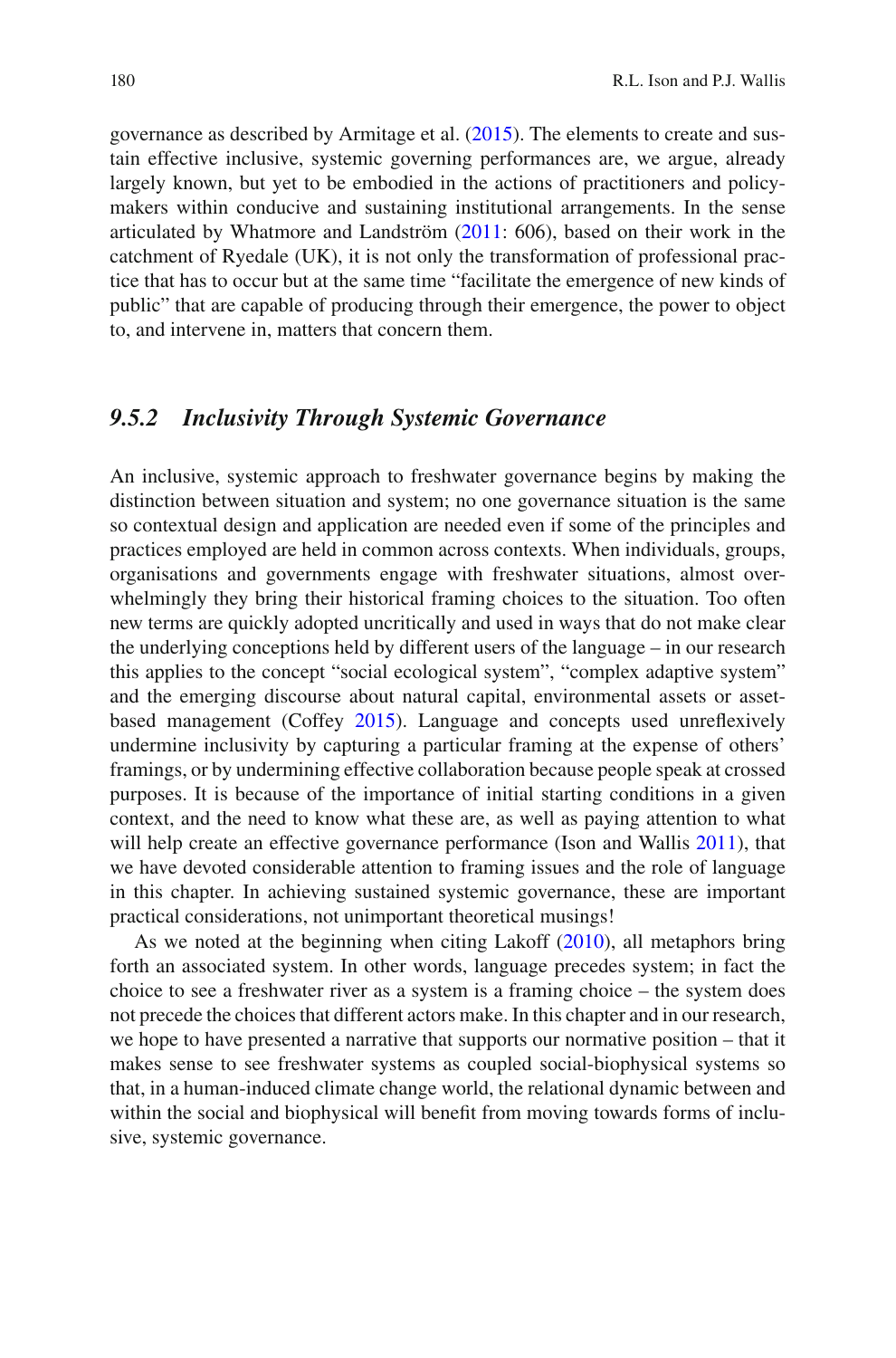<span id="page-22-0"></span> **Acknowledgements** We thank the Water Research Commission (South Africa) for the invitation to contribute this chapter – particularly Eiman Karar and Dhesigen Naidoo. Jitse van Ameijde provided insightful reflections on taking a "design turn" based on Open University teaching with RLI. The support of Monash Sustainability Institute for our work is acknowledged.

#### **References**

- APSC (Australian Public Service Commission). (2007). *Tackling wicked problems: A public policy perspective* . Canberra: Australian Public Service Commission.
- Armitage, D., De Loë, R., Morris, M., Edwards, T., Gerlak, A., Hall, R., Huitema, D., Ison, R. L., Livingstone, D., MacDonald, G., Mirumachi, N., Plummer, R., & Wolfe, B. (2015). Science– policy processes for transboundary water governance. *Ambio, 44* , 353–366.
- Arnstein, S. R. (1969). A ladder of citizen participation. *Journal of the American Institute of Planners, 35* , 216–224.
- Barnett, J., & O'Neill, S. (2010). Maladaptation. *Global Environmental Change, 20* , 211–213.
- Biggs, H. C., & Rogers, K. (2003). An adaptive system to link science, monitoring and management in practice. In J. T. Du Toit, K. H. Rogers, & H. C. Biggs (Eds.), *The Kruger experience: Ecology and management of savanna heterogeneity* (pp. 59–80). Washington, DC: Island Press.
- Blackmore, C. (2007). What kinds of knowledge, knowing and learning are required for addressing resource dilemmas? A theoretical overview. *Environmental Science & Policy, 10* , 512–525.
- Blunden, M., & Dando, M. (eds) (1994). Rethinking public policy making: Questioning assumptions, challenging beliefs. Essays in honor of Sir Geoffrey Vickers on his centenary *. Specical Edition American Behavioral Science* , *38* (1).
- Bunch, M. (2003). Soft systems methodology and the ecosystem approach: A system study of the Cooum River and environs in Chennai, India. *Environmental Management, 31* , 182–197.
- Campbell, A. (2014). The converging insecurities of food, water, energy and climate, and their implications for 21st Century farming systems. In T. Aenis, A. Knierim, M-. C. Riecher, R. Ridder, H. Schobert, & H. Fischer (Eds.) *Proceedings of the 11th European IFSA Symposium, Berlin, 1–4 April 2014* .
- Carr, A., & Wilkinson, R. (2005). Beyond participation: Boundary organizations as a new space for farmers and scientists to interact. *Society and Natural Resources, 18* , 255–265.
- Checkland, P. B., & Poulter, J. (2006). *Learning for action: A short definitive account of soft system methodology and its use for practitioners, teachers and students* . Chichester: Wiley.
- Coffey, B. (2015). Unpacking the politics of natural capital economic metaphors in environmental policy discourse. *Environmental Politics, 25* (2), 203–222.
- Collins, K. B., & Ison, R. L. (2009). Jumping off Arnstein's ladder: Social learning as a new policy paradigm for climate change adaptation. *Environmental Politics Government, 19* , 358–373.
- Collins, K. B., & Ison, R. L. (2010). Trusting emergence: Some experiences of learning about integrated catchment science with the Environment Agency of England and Wales. *Water Resources Management, 24* , 669–688.
- Collins, K. B., Blackmore, C., Morris, D., & Watson, D. (2007). A systemic approach to managing multiple perspectives and stakeholding in water catchments: Some findings from three UK case studies. *Environmental Science & Policy, 10* , 564–574.
- Collins, K. B., Colvin, J., & Ison, R. L. (2009). Building 'learning catchments' for integrated catchment managing: Designing learning systems and networks based on experiences in the UK, South Africa and Australia. *Water Science and Technology, 59* , 687–693.
- Colvin, J., Blackmore, C., Chimbuya, S., Collins, K. B., Dent, M., Goss, J., Ison, R. L., Roggero, P. P., & Seddaiu, G. (2014). In search of systemic innovation for sustainable development: A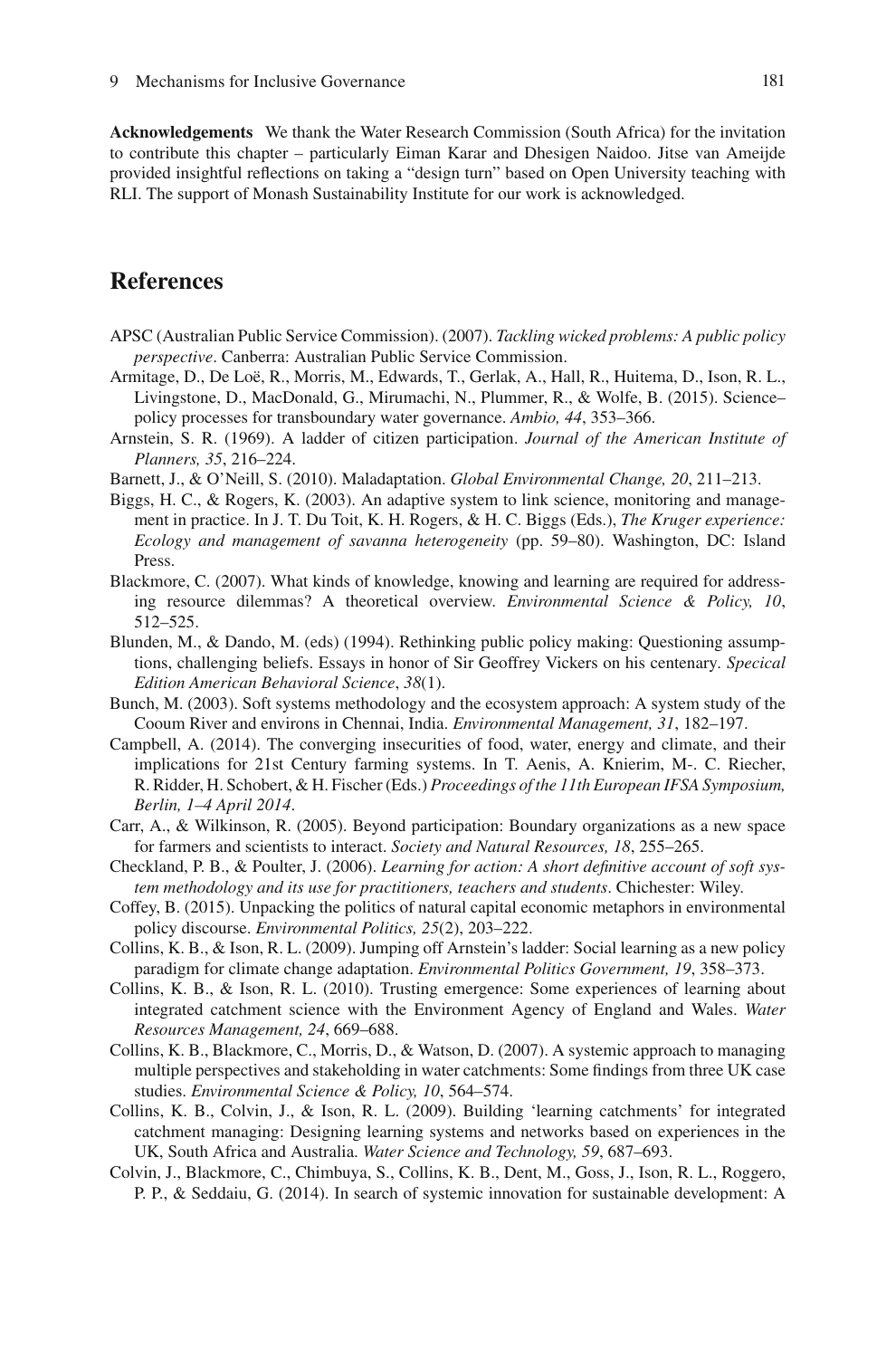<span id="page-23-0"></span>design praxis emerging from a decade of social learning inquiry. *Research Policy, 43* , 760–771.

- Cook, S. D. N., & Yanow, D. J. (1993). Culture and organizational learning. *Journal of Management Inquiry, 2* , 373–90.
- Cook, B. R., Atkinson, M., Chalmers, H., Comins, L., Cooksley, S., Deans, N., Fazey, I., Fenemore, A., Kesby, M., Marshall, D., & Spray, C. (2013). Interrogating participatory catchment organisations: Cases from Canada, New Zealand, Scotland and the Scottish-English borderlands. *The Geographical Journal*, 179, 234–247.
- Coover, V., Deacon, E., Esser, C., & Moore, C. (1977). *Resource manual for a living revolution* . Philadelphia: New Society Publishers.
- Dewulf, A., Gray, B., Putnam, L., Lewicki, R., Aarts, N., Bouwen, R., & Van Woerkum, C. (2009). Disentangling approaches to framing in conflict and negotiation research: A meta-paradigmatic perspective. *Human Relatations, 62* , 155–193.
- Freitag, S., Biggs, H., & Breen, C. (2014). The spread and maturation of strategic adaptive management within and beyond South African national parks. *Ecology and Society*, 19(3), 25.
- Galloway, G. E. (2011). If stationarity is dead, what do we do now? *Journal of the American Water Resources Association, 47* , 563–570.
- Huntjens, P., Lebel, L., Pahl-Wostl, C., Camkin, J., Schulze, R., & Kranz, N. (2012). Institutional design propositions for the governance of adaptation to climate change in the water sector. *Global Environmental Change, 22* , 67–81.
- Isendahl, N., Dewulf, A., Brugnach, M., Francois, G., Mollenkamp, S., & Pahl-Wostl, C. (2009). Assessing framing of uncertainties in water management practice. *Water Resources Management, 23* , 3191–3205.
- Ison, R. L. (2010). *Systems practice: How to act in a climate-change world* . London/Milton Keynes: Springer/The Open University.
- Ison, R. L. (2011). Cybersystemic conviviality: Addressing the conundrum of ecosystems services. *Cybernetics and Human Knowing, 18* , 135–141.
- Ison, R. L. (2014). What is systemic about innovation systems? The implications for policies, governance and institutionalisation. In J. Francis & A. Van Huis (Eds.), *Innovation systems: Towards effective strategies in support of smallholder farmers* . Wageningen: CTA/WUR.
- Ison, R. L., & Russell, D. B. (Eds.). (2000). *Agricultural extension and rural development: Breaking out of traditions* (p. 239). Cambridge: Cambridge University Press.
- Ison, R. L., & Wallis, P. J. (2011). Planning as performance: The Murray-Darling Basin plan. In Q. Grafton & D. Connell (Eds.), *Basin futures: Water reform in the Murray-Darling Basin* (pp. 399–411). Canberra: ANU ePress.
- Ison, R. L., Röling, N., & Watson, D. (2007). Challenges to science and society in the sustainable management and use of water: Investigating the role of social learning. *Environmental Science & Policy, 10* , 499–511.
- Ison, R. L., Collins, K. B., Colvin, J. C., Jiggins, J., Roggero, P. P., Seddaiu, G., Steyaert, P., Toderi, M., & Zanolla, C. (2011). Sustainable catchment managing in a climate changing world: New integrative modalities for connecting policy makers, scientists and other stakeholders. *Water Resources Management, 25* , 3977–3992.
- Ison, R. L., Blackmore, C. P., & Iaquinto, B. (2013a). Towards systemic and adaptive governance: Exploring the revealing and concealing aspects of contemporary social-learning metaphors. *Ecological Economics* , *87* , 34–42.
- Ison, R. L., Blackmore, C. P., & Collins, K. B. (2013b). *Systemic governance practices* (CADWAGO Project Brief for Work Package 3 (WP3)). [http://www.sei-international.org/mediamanager/](http://www.sei-international.org/mediamanager/documents/Publications/CADWAGO-factsheet-WP3.pdf) [documents/Publications/CADWAGO-factsheet-WP3.pdf](http://www.sei-international.org/mediamanager/documents/Publications/CADWAGO-factsheet-WP3.pdf). Accessed 4 July 2014.
- Ison, R. L., Holder, R., & Davies, J. (2013c). *Integrating social and biophysical researching in R4D: African food security initiative researcher perspectives* (MSI Report 13/6). Melbourne: Monash Sustainability Institute.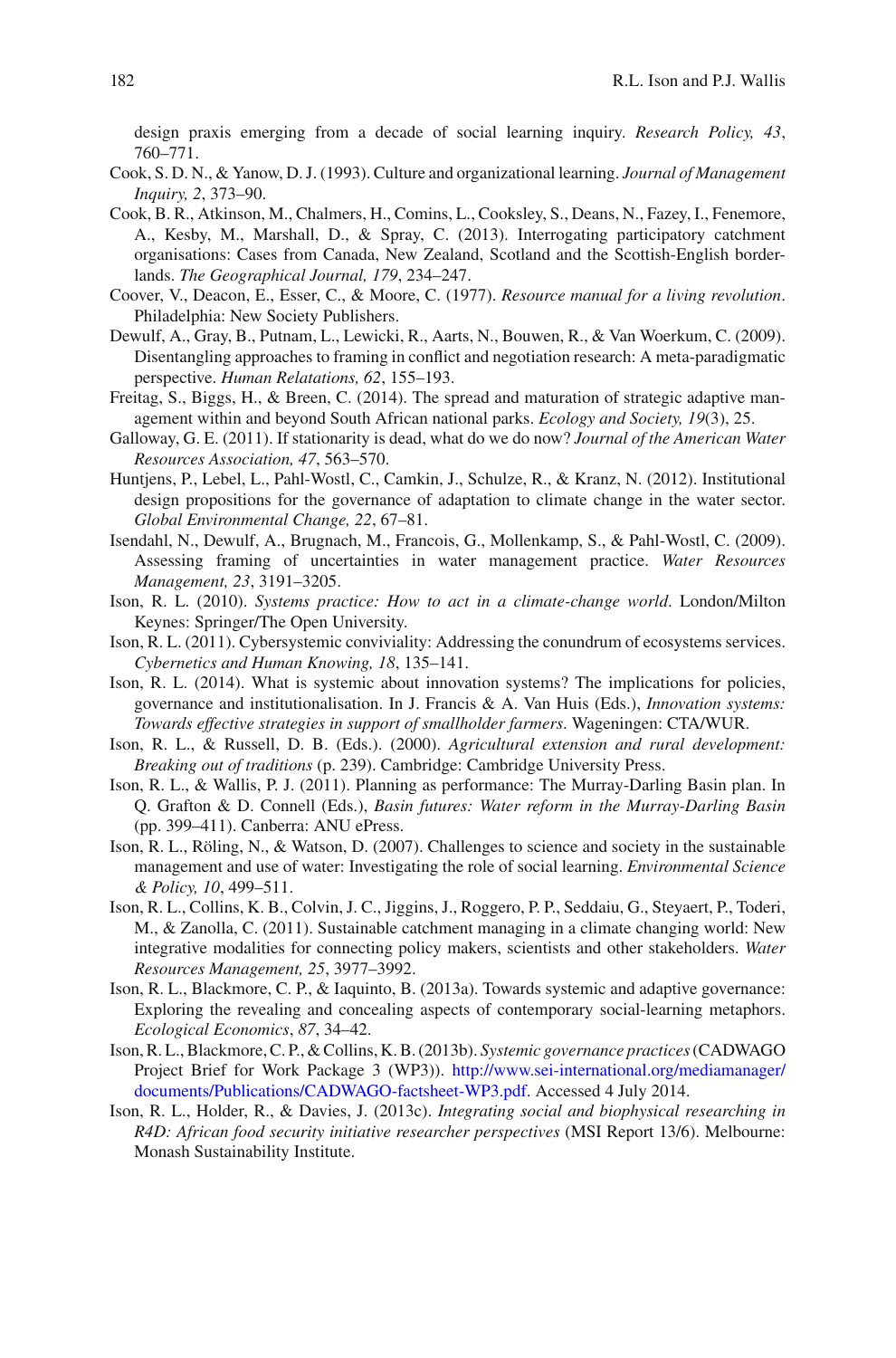- <span id="page-24-0"></span> Ison, R. L., Wallis, P. J., Bruce, C., Stirzaker, R., & Maru, Y. (2013d). *Enhancing learning from AFSI research: Notes for the field* (MSI Report 13/10). Melbourne: Monash Sustainability Institute.
- Ison, R. L., Grant, A., & Bawden, R. B. (2014a). Scenario praxis for systemic and adaptive governance: A critical framework. *Environment and Planning C Government and Policy, 32* , 18.
- Ison, R. L., Carberry, P., Davies, J., Hall, A., McMillan, L., Maru, Y., Pengelly, B., Reichelt, N., Stirzaker, R., Wallis, P., Watson, I., & Webb, S. (2014b). Programs, projects and learning inquiries: Institutional mediation of innovation in research for development. *Outlook On Agriculture, 43* , 165–172.
- Ison, R. L., Collins, K. B., & Wallis, P. J. (2015a). Institutionalising social learning: Towards systemic and adaptive governance. *Environmental Science & Policy, 53B* , 105–117.
- Ison, R. L., Allan, C., & Collins, K. B. (2015b). Reframing water governance praxis: Does reflection on metaphors have a role? *Environment and Planning C: Government and Policy, 33* (6), 1697–1713.
- Jorgenson, J., & Steir, F. (2013). Frames, framing and designed conversational spaces: Lessons from the World Cafe. *The Journal of Applied Behavioral Science, 49* , 388–405.
- Kingsford, R. T., & Biggs, H. C. (2012). *Strategic adaptive management guidelines for effective conservation of freshwater ecosystems in and around protected areas of the world* (p. 43). Sydney: IUCN WCPA Freshwater Taskforce, Australian Wetlands and Rivers Centre.
- Kingsford, R. T., Biggs, H. C., & Pollard, S. R. (2010). Strategic adaptive management in freshwater protected areas and their rivers. *Biological Conservation, 144* , 1194–1203.
- Koestler, A. (1967). *The ghost in the machine* . London: Penguin.
- Koestler, A. (1978). *Janus: A summing up* . London: Hutchinson.
- Lakoff, G. (2010). Why it matters how we frame the environment. *Environmental Communication, 4* (1), 70–81.
- Lins, H. F., & Cohn, T. A. (2011). Stationarity: Wanted dead or alive? *Journal of the American Water Resources Association, 47, 475-480.*
- Lubell, M., & Edelenbos, J. (2013). Integrated water resources management: A comparative laboratory for water governance. *International Journal of Water Government, 1* , 177–196.
- McEvoy, D., Fünfgeld, H., & Bosomworth, K. (2013). Resilience and climate change adaptation: The importance of framing. *Planning Practice and Research*, 28, 280–293.
- Measham, T. G., Robinson, C., Richards, C., Larson, S., Stafford-Smith, M., & Smith, T. (2009). Tools for successful NRM in the Lake Eyre Basin: Achieving effective engagement. In T. G. Measham & L. Brake (Eds.), *People, communities and economies of the Lake Eyre Basin* (DKCRC research report 45, pp. 125–170). Alice Springs: Desert Knowledge Cooperative Research Centre.
- Medema, W., McIntosh, B. S., & Jeffrey, P. J. (2008). From premise to practice: A critical assessment of integrated water resources management and adaptive management approaches in the water sector. *Ecology and Society, 13(2), 29.*
- Milly, P. C. D., Betancourt, J., Falkenmark, M., Hirsch, R. M., Kundzewicz, Z. W., Lettenmaier, D. P., & Stouffer, R. J. (2008). Stationarity is dead: Whither water management? *Science, 319* , 573–574.
- Molle, F. (2009). River-basin planning and management: The social life of a concept. *Geoforum, 40* , 484–494.
- North, D. (1990). *Institutions, institutional change and economic performance* . Cambridge: Cambridge University Press.
- Patterson, J. J., Lukasiewicz, A., Wallis, P. J., Rubenstein, N., Coffey, B., Gachenga, E., & Lynch, A. J. J. (2013). Tapping fresh currents: Fostering early-career researchers in transdisciplinary water governance research. *Water Alternatives, 6* , 293–312.
- Patterson, J. J., Bellamy, J., & Smith, C. (2014). Tackling the 'how' question: Enabling and enacting practical action for managing the wicked problem of nonpoint source pollution in catchments. In J. Bogardi, A. Bhaduri, J. Leentvaar, & S. Marx (Eds.), *The global water system in*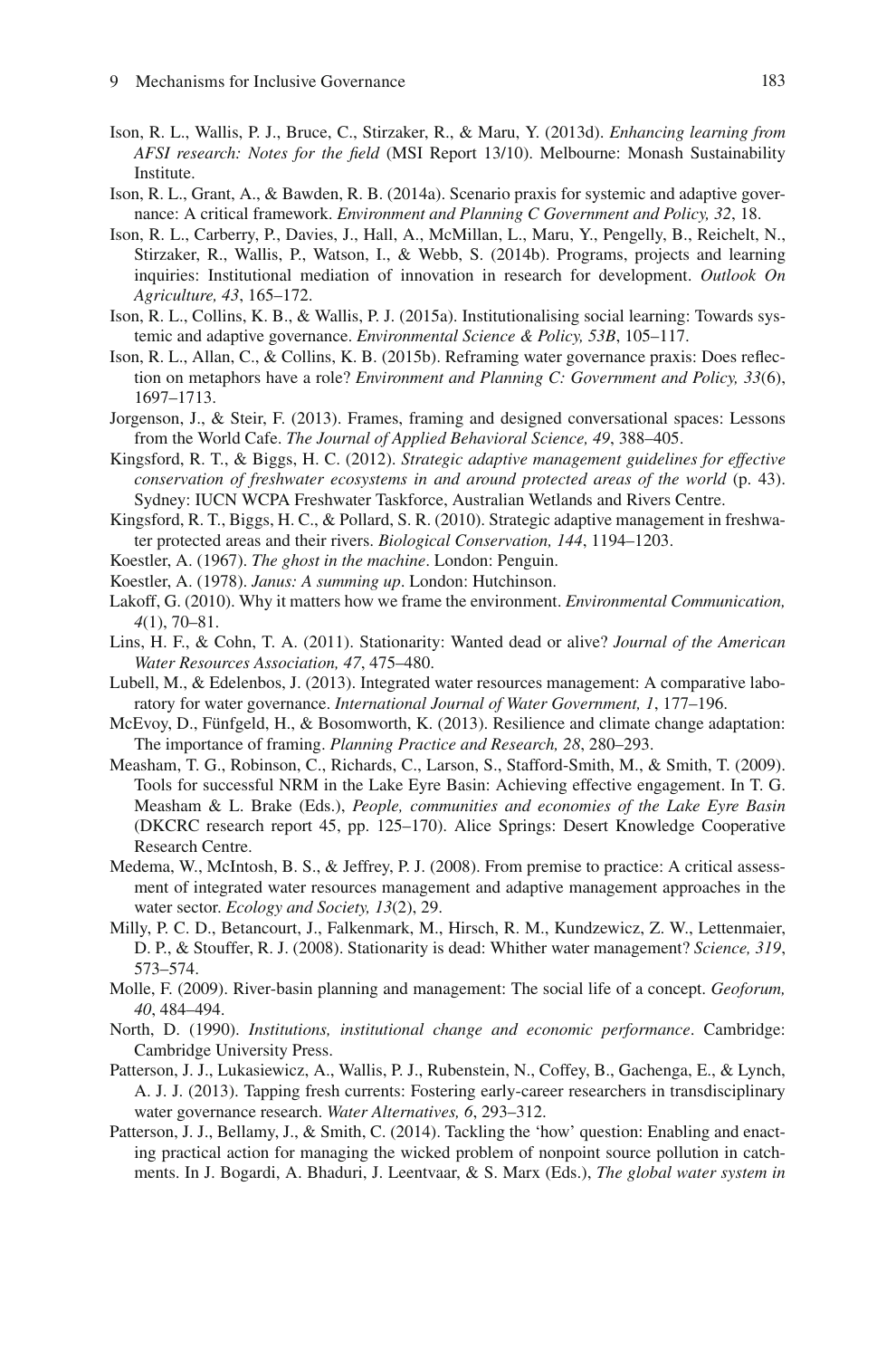<span id="page-25-0"></span>*the anthropocene: Challenges for science and governance, Global Water System Project* . Berlin: Springer.

- Pollard, S., & Du Toit, D. (2011). Towards adaptive integrated water resources management in Southern Africa: The role of self-organisation and multi-scale feedbacks for learning and responsiveness in the Letaba and Crocodile catchments. *Water Resources Management, 25* , 4019–4036.
- Pollard, S., Du Toit, D., & Biggs, H. (2011). River management under transformation: The emergence of strategic adaptive management of river systems in the Kruger National Park. *Koedoe, 53* (2), Art. #1011:14.
- Rhodes, R. A. W. (1996). The new governance: Governing without government. *Political Studies , XLIV*(4), 652-667.
- Rittel, H. W. J., & Webber, M. M. (1973). Dilemmas in a general theory of planning. *Policy Sciences, 4* , 155–169.
- Rogers, K. H., & Bestbier, R. (1997). *Development of a protocol for the definition of the desired state of riverine systems in South Africa* . Pretoria: Department of Environmental Affairs and Tourism.
- Rogers, K. H., & Biggs, H. C. (1999). Integrating indicators, end-points and value systems in the strategic management of the Kruger National Park. *Freshwater Biology, 41* , 439–451.
- Rouillard, J. J., Reeves, A. D., Heal, K. V., & Ball, T. (2014). The role of public participation in encouraging changes in rural land use to reduce flood risk. *Land Use Policy*, 38, 637–645.
- Roux, D. J., & Foxcroft, L. C. (2011). The development and application of strategic adaptive management within South African National Parks. *Koedoe, 52* , 1–5.
- Roux, D. J., Stirzaker, R. J., Breen, C. M., Lefroy, E. C., & Cresswell, H. P. (2010). Framework for participative reflection on the accomplishment of transdisciplinary research programs. *Environmental Science & Policy, 13* , 733–741.
- Ryan, S., Broderick, K., Sneddon, Y., & Andrews, K. (2010). *Australia's NRM governance system. Foundations and principles for meeting future challenges* . Canberra: Australian Regional NRM Chairs.
- Schneider, A., & Ingram, H. (n.d.). *Ways of knowing: A framework for inclusive, collaborative policy analysis* . Unpublished manuscript.
- Schön, D. A. (1983). *The reflective practitioner: How professionals think in action*. New York: Basic Books.
- Schön, D. A. (1995, November/December). Knowing-in-action: The new scholarship requires a new epistemology. *Change* , 27–34.
- Schön, D. A., & Rein, M. (1994). *Frame reflection: Towards the resolution of intractable policy controversies* . New York: Basic Books.
- SLIM (Social Learning for the Integrated Management and Sustainable Use of Water at Catchment Scale). (2004). *Guidelines for capacity building for social learning in integrated catchment management and sustainable use of water* (Policy briefing no. 7, SLIM, p. 4). Milton Keynes: The Open University.
- Snowden, D. J., & Kurtz, C. F. (2003). The new dynamics of strategy: Sense-making in a complex and complicated world. *IBM Systems Journal, 42* , 462–483.
- Steurer, R. (2013). Disentangling governance: A synoptic view of regulation by government, business and civil society. *Policy Sciences, 46* , 387–410.
- Steyaert, P., & Jiggins, J. (2007). Governance of complex environmental situations through social learning: A synthesis of SLIM's lessons for research, policy and practice. *Environmental Science & Policy, 10* , 575–586.
- Ulrich, W., & Reynolds, M. (2010). Critical systems heuristics. In M. Reynolds & S. Holwell (Eds.), *Systems approaches to managing change: A practical guide* (pp. 243–292). London/ Milton Keynes: Springer/The Open University.
- Wallis, P. J., & Ison, R. L. (2011a). Institutional change in multi-scalar water governance regimes: A case from Victoria, Australia. *Journal of Water and Law, 22* (2/3), 85–94.